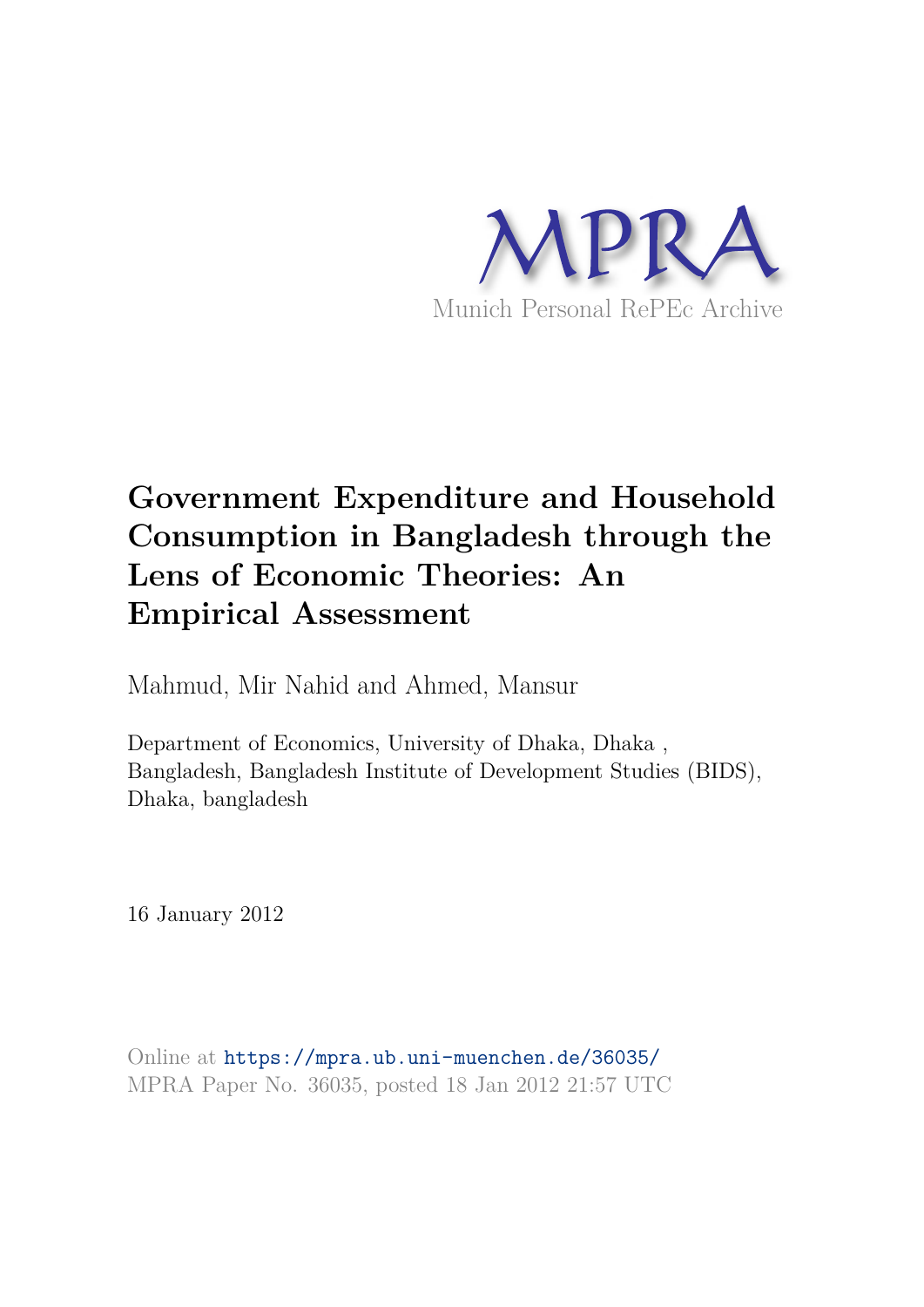# Government Expenditure and Household Consumption in Bangladesh through the Lens of Economic Theories: An Empirical Assessment

Mir Nahid Mahumd<sup>1</sup> and Mansur Ahmed<sup>2</sup>

#### **Abstract**

*The relationship between government and household consumption remains to be one of the contentious issues in both theories and empirics, though its' immense importance in fiscal policy formulation. Like theories, the empirical studies regarding the relationship between government and household consumption provide opposing results. In this backdrop, the present study examines public-private consumption relationship for Bangladesh economy through the lens of economic theories using the cointegration and error correction modeling strategies to tackle the problem of non-stationary data. Two different variant of cointegration technique have been employed and in either case a valid long run positive relationship has been found. However, the error correction model has found an inverse relationship between public and private consumption in the short run. Finally, we test for Granger causality and find no long run causal relationship between government consumption and household consumption. In general, our finding goes with the Barro-Ricardian equivalence hypothesis of government spending that household consumption is unrelated with government consumption decision in the long-run.* 

<u>.</u>

<sup>&</sup>lt;sup>1</sup> Lecturer, Department of Economics, University of Dhaka, Dhaka. Email: mirnahid@econdu.ac.bd

<sup>&</sup>lt;sup>2</sup> Research Associate, Bangladesh Institute of Development Studies (BIDS). Email: mansur@bids.org.bd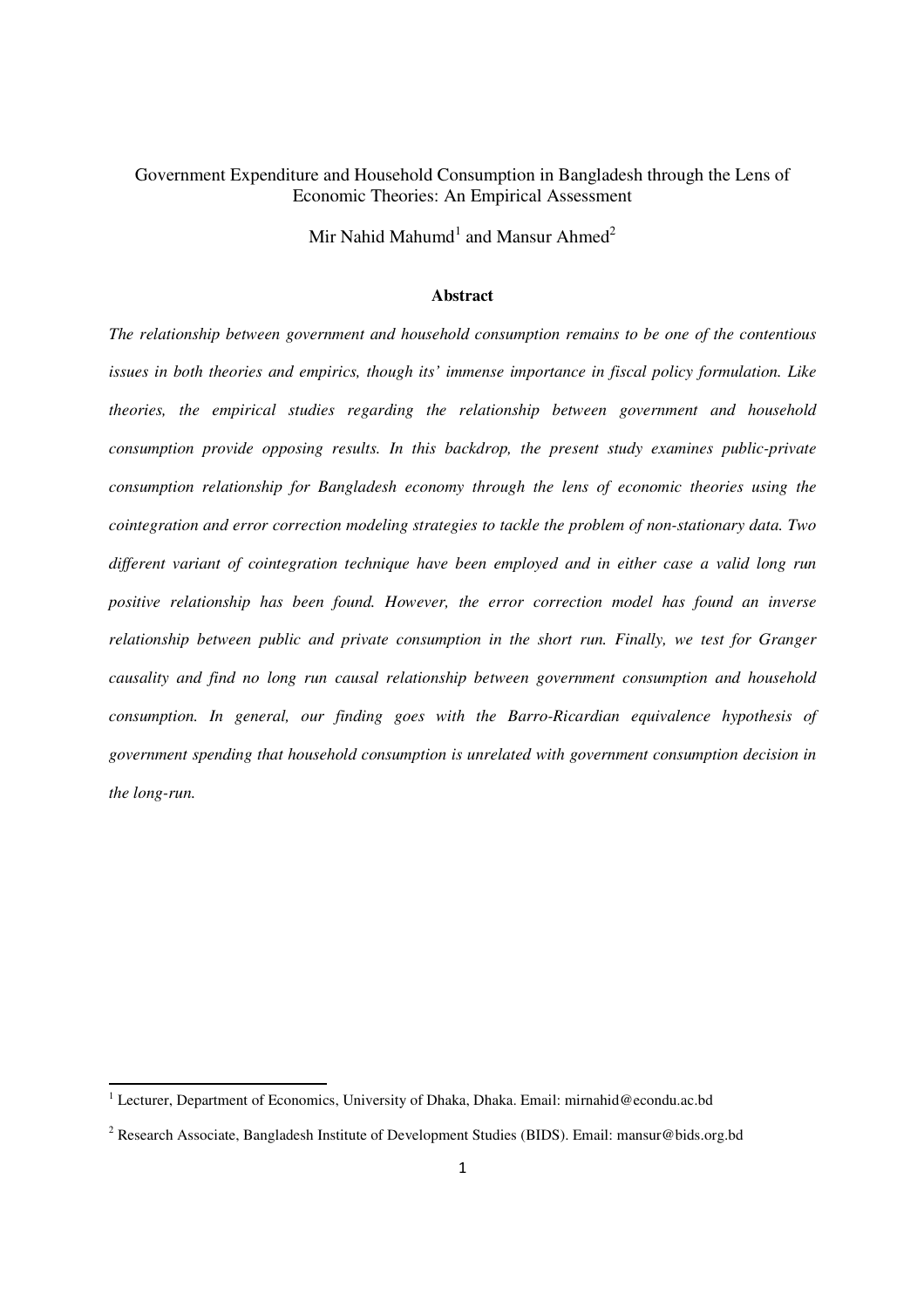## **I. Introduction:**

<u>.</u>

How government consumption affects household's consumption remains as one of the contentious issues in macroeconomics literature. Three major schools of thought are observed in literature, e.g. Keynesian views of government consumption, 'substitutability hypothesis'; and 'Ricardian equivalence'. Each school has come up with distinct set of explanations regarding the relationship between government consumption and households' consumption. Conclusions of empirical works on the issue also diverge (see Kormendi, 1983; Aschauer, 1985; and Karras, 1994).

In Keynesian view a given change in government spending will produce a multiplier effect on the aggregate demand<sup>3</sup>, as consumption expenditure is regarded as one of the major components in aggregate demand. This multiplier effect is set in motion when households start to spend out of their additional income from work opportunities funded by government spending. Substitutability hypothesis has come into front due to the seminal contribution of Martin Bailey (1962) who hypothesized that private consumption would be substituted one for one for a given change in government consumption regardless of the way it is financed. Empirical research to test the substitutability hypothesis has reached mixed results. For example, Kormendi (1983) and Aschauer (1985) found evidence in support of incomplete substitution. On the contrary, Karras (1994) concluded that the relationship between government and private consumption is best described as being "complementary or unrelated". Explaining relationship between government and private consumption as unrelated goes with the explanation provided by

<sup>&</sup>lt;sup>3</sup> Aggregate Demand would change by more than proportionally for a given change in exogenous variable like government spending. In a simple model, multiplier happens to be  $\frac{1}{\sqrt{1-\frac{1}{n}}}$  $\frac{1 - MPC}{1 - MPC}$  where MPC refers to Marginal Propensity to Consume. As,  $0 < MPC < 1$ , value of the multiplier would always exceed unity.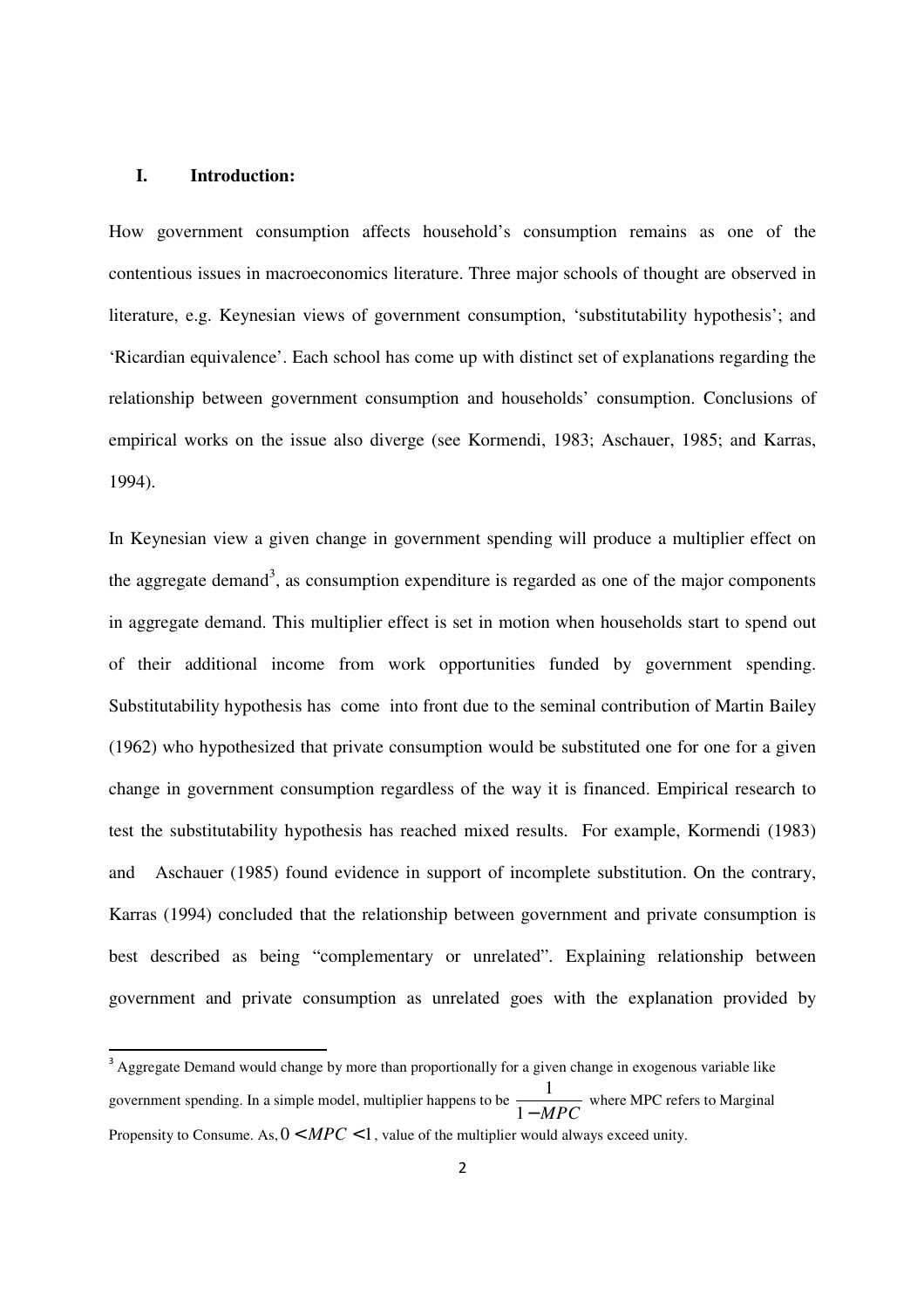Ricardian Equivalence (also known as Barro-Ricardian Equivalence<sup>4</sup>) which predicts government spending, regardless the way of financing, does not affect household consumption as household internalize government's budget constraint into their own life time budget constraints.

Conclusions of the empirics on relationship between government consumption and household consumption are also mixed and varies with the regions, countries; as well as time. Though, plethora of researches on the issue has been carried out at country level and cross country level, we were unable to find a sound empirical work in light with the contentious economic theories regarding Bangladesh economy. In this backdrop, we make an attempt to carry out the empirical exercise in the context of a small open economy namely Bangladesh.

The motivation of the present paper comes mainly from three sources. Firstly, dispute on the relationship between government consumption and household consumption that exists in both theories and empirics. Secondly, most of the empirical studies are focused on developed countries that are much different from developing countries in terms of economic structure and government spending patterns, hence household consumption might exhibit a different response after a fiscal shock. Finally, though government's budget implications on household welfare are widely discussed issue, there are no rigorous empirics that might provide the ultimate magnitude of the impact that government consumption potentially has on private households' consumption in developing countries like Bangladesh. The study also has important policy implications. Unbridled relationship between government consumption and private consumption will help in formulation of informed fiscal policy making, as the policy makers will have the knowledge that how government consumption affects private consumption.

-

<sup>&</sup>lt;sup>4</sup> In 1974, Robert J. Barro provided some theoretical foundation for Ricardo's speculations assuming households as infinitely lived agent which exhibit intergenerational altruism and also assuming the capital market is perfect.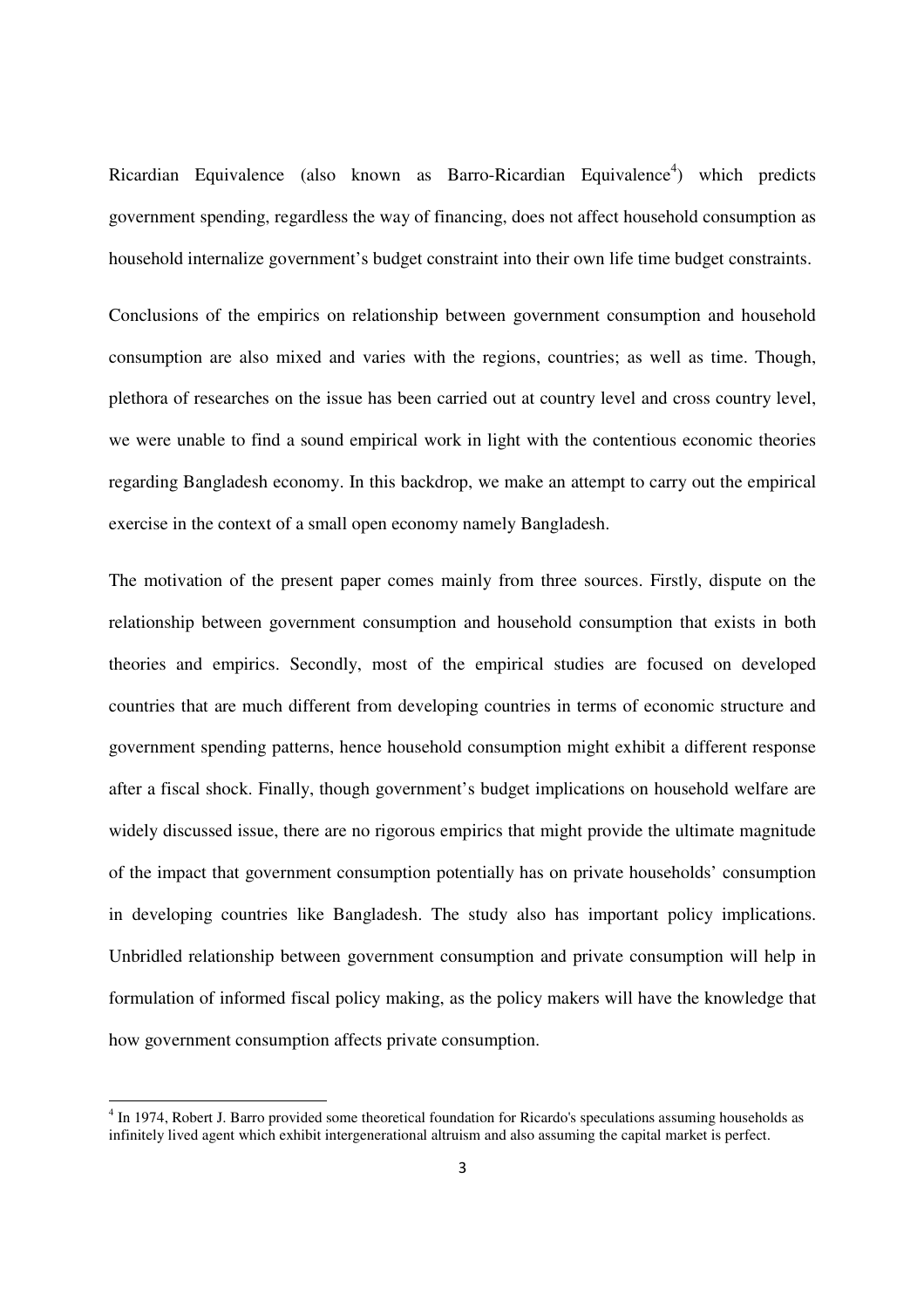Here we utilize the recently developed time series econometric tools to find whether there exists a valid long run relationship between the public and private consumption. Evidence suggests that for Bangladesh government consumption does not influence household consumption, in a significant manner, in the long run though in the short run, higher government consumption is found to reduce household consumption. Therefore fiscal shock is believed to be useful in producing desired effect as aggregate demand is neither "crowded in" nor "crowded out" due to the indifference of households about a rise in government consumption in the long run context.

This paper is divided into six major sections. In section II, we discuss the main features of public consumption and financing in Bangladesh; while in the following section, we review available major literatures, both theory and empirics, on the issue. The Section IV includes brief derivation of the theoretical model and empirical specification of the econometric model of our consideration. The next section presents empirical estimations of the model and the analysis of the results; while section VI culminates the paper with concluding remarks.

## **II. Overview of Government Consumption and Financing in Bangladesh**

In economics, government is traditionally responsible for the provision of goods and services that private market fail to provide. These may include provision of national defense, civil administration, law and order and establishing various other economic and social infrastructures which can play important role in economic growth and development. However, for developing and low income countries like Bangladesh, which are severely constrained by lack of "private savings and private investment" and where cost of doing business is very high due to lack of efficient institutional set up coupled with rampant corruption, government has a bigger role to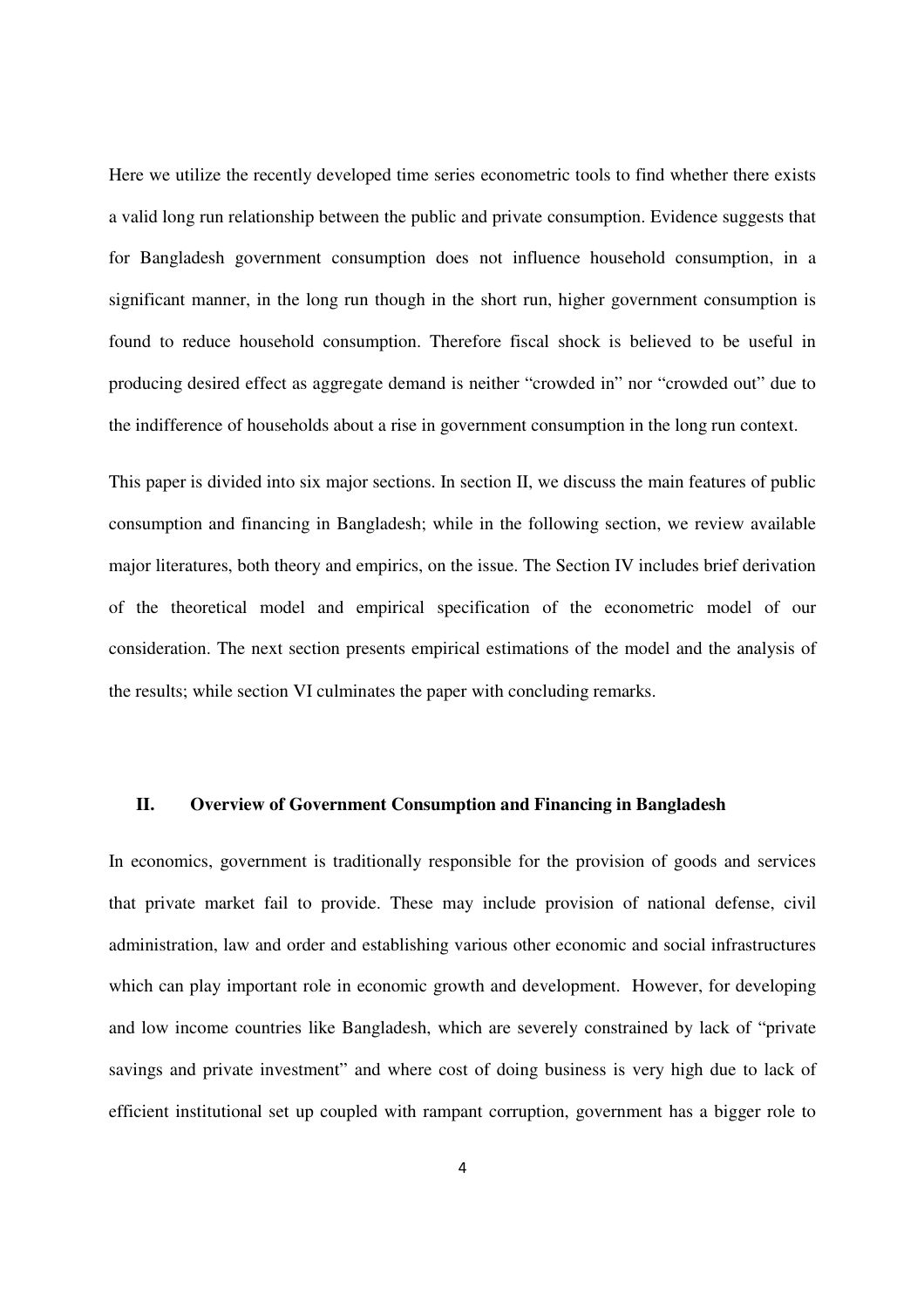play<sup>5</sup>. Moreover, government needs to play wider role raising national investment, as Blejer and Cheasty (1989) recognized the complementarities between public and private investment in case of developing countries. They reasoned that public investment which are related to infrastructure and provision of public goods can enhance the possibilities for increasing the expected rate of return of the private capital by increasing its productivity and raising demand for the private sector output.

Other than the traditional obligations, government of Bangladesh (GOB) undertakes various development efforts to foster economic growth on a persistent basis. This dual role of GOB is well reflected by the structure of its annual budget-which consist "revenue budget" section that includes government incomes and expenditures pertaining to traditional duties, whereas the "development budget" is formulated to build on socioeconomic infrastructure to propel growth and development of the country. This section is devoted to streamline the features of fiscal management of Bangladesh to provide a general evaluation of how efficiently government of Bangladesh mobilizes and spends its domestic resources.

If we look at the trend of fiscal measures over 1973 to 2008, Bangladesh government seems to be experiencing a stable fiscal disequilibrium over the period in question (Figure 1).

<u>.</u>

<sup>&</sup>lt;sup>5</sup> Bangladesh ranked 119 out of 183 economies according to the recent issue of "Doing Business 2010" survey conducted by the World Bank and IFC. In the previous survey Bangladesh had ranked 115.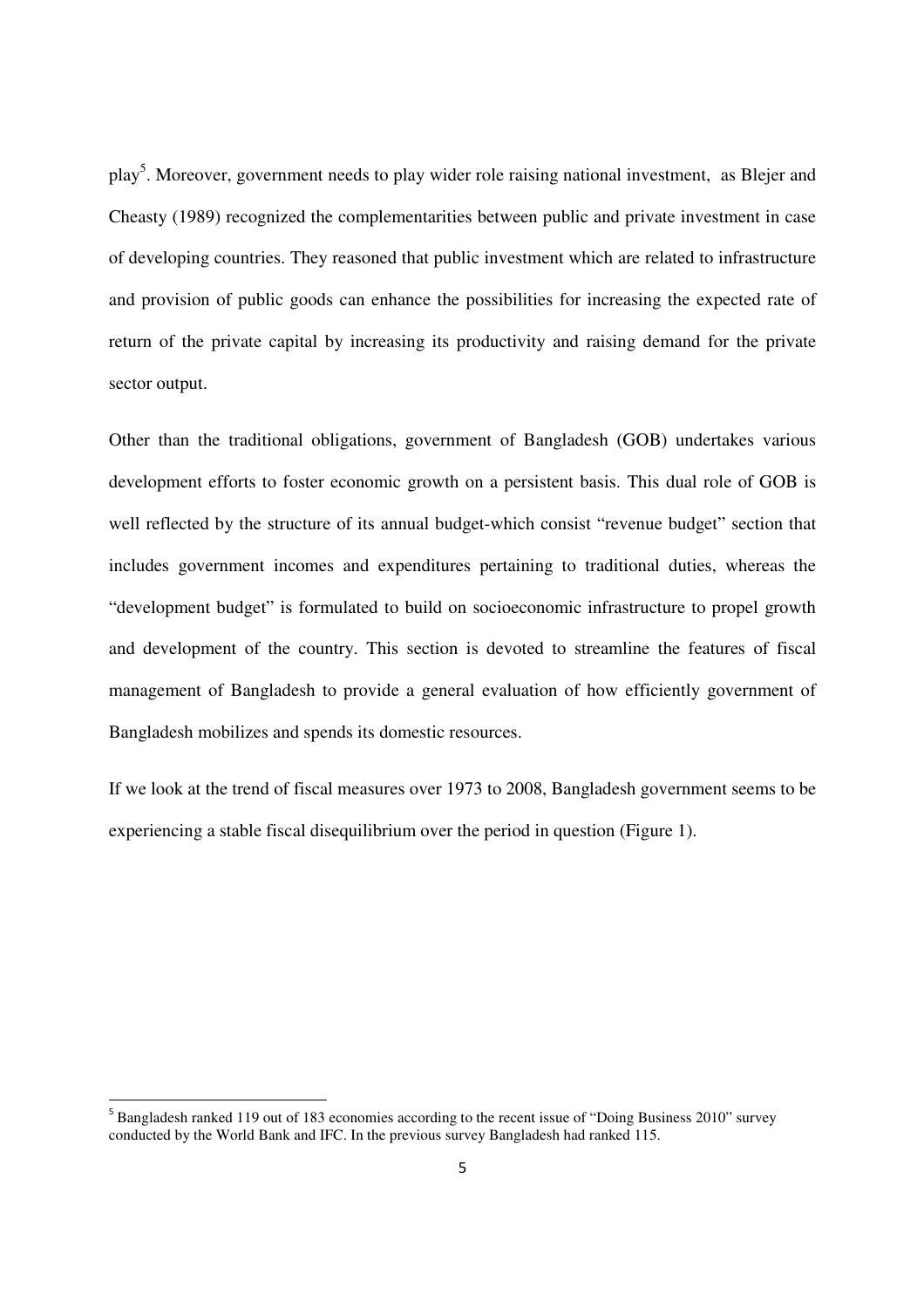

**F Figure 1: Evidence of Fiscal Disequilibrium** 

The average deficit for the whole time period had been 5.9 percent of Gross Domestic Product (GDP). Since the revenue as a percent of GDP had averaged at around 9 percent of GDP, it fell short of the expenditure GDP ratio which averaged at around 15 percent level over the period. The deficit however remained more or less stable. Islam and Wahid (1996) identified an interesting "cyclical pattern" of fiscal deficit in Bangladesh. The cyclical pattern is attributed due to the improvement in the fiscal management every time a political party takes the office newly. However, as time goes on the initial momentum evaporates and fiscal disequilibrium worsens. Though the budget balance remained stable and had always been negative, Hossain (1996) concluded that fiscal deficit is within tolerable limit since it did not cause any major economic problem. We are the revenue comes from different states in Bangladesh. The cyclical party is a percent of GDP had averaged at around 15 percent in and more or less stable. Islam and Wahid " of fiscal deficit in Bangladesh. The cyc Gross Domestic Product<br>9 percent of GDP, it fell<br>ent level over the period.<br>id (1996) identified an<br>1 pattern is attributed due<br>1y takes the office newly.<br>disequilibrium worsens.<br>legative, Hossain (1996)<br>use any major eco

To finance its activities, Government of Bangladesh extracts resources both from internal and external sources. Central government collects bulk of the revenue, about 97 percent and the remainder is collected by the local government which reflects the lack of decentralization in the revenue mobilization activities in Bangladesh (Hossain 1996). Here we analyze the features of revenue collection venture by the central government. There are two broad categories- Tax revenue and Non-tax revenue. Major share of the revenue comes from different kinds of taxes.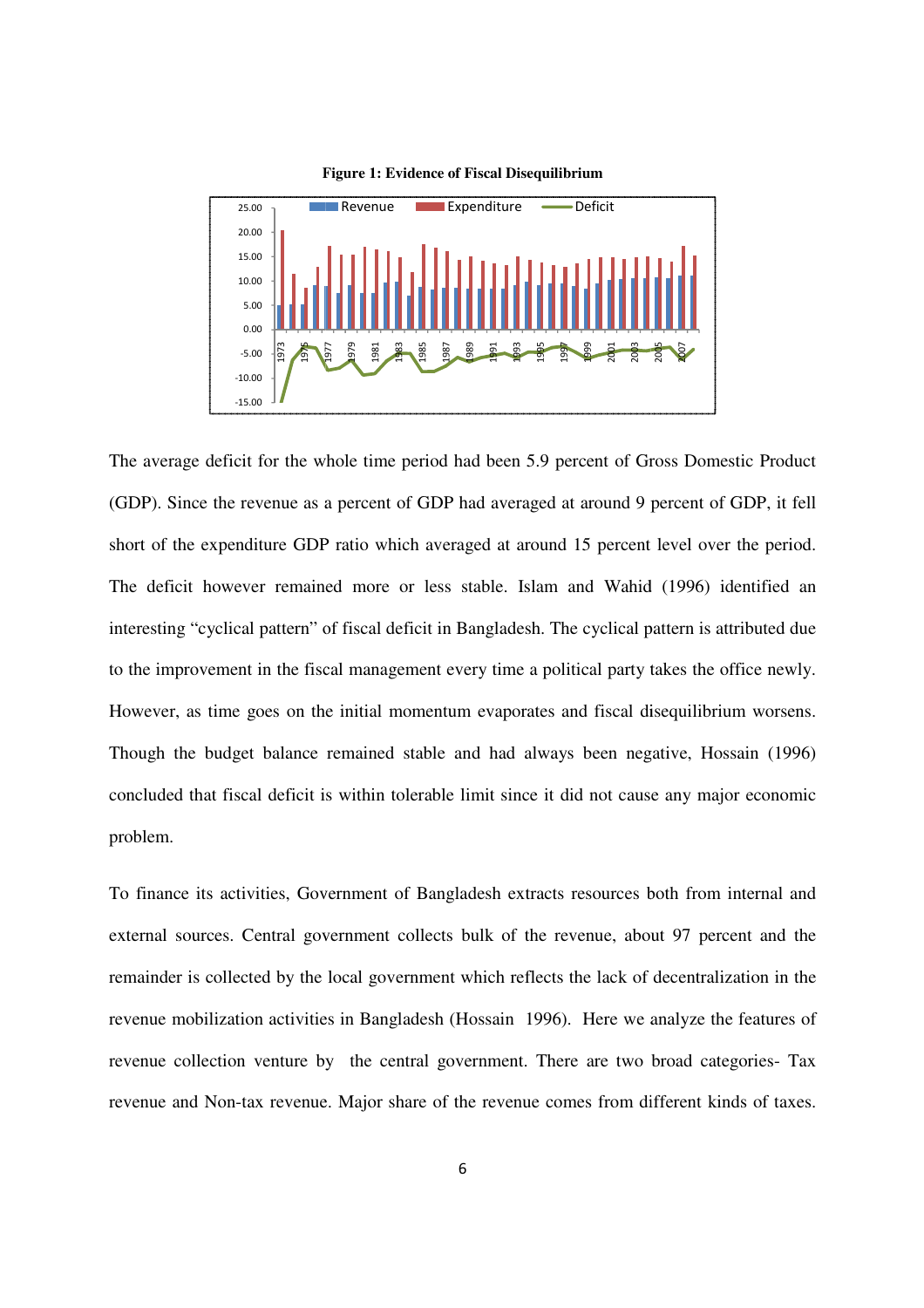While other forms of non-tax sources remain to be narrow for GOB. In recent years, tax revenue account for about 9 percent of GDP while non-tax revenue is around 3 percent of GDP. Another important feature of the revenue composition is that GOB collects most of the revenue from indirect taxes with custom duty, excise duty and commodity taxes being the most dominant sources of revenue generation. Income tax to GDP ratio for Bangladesh stands out to be one of the lowest in the world. Low per capita GDP, even lower tax base coupled with weak administration and tax evasion tendency contribute to low revenue coming from income and wealth taxes. On the other hand industrial development in Bangladesh is at its beginning and GOB in an attempt to promote industrial growth, exercise various kinds of tax relief and exemptions to firms which keeps revenue from corporate and industrial firms at a low level. Despite these facts Tax to GDP ratio remained stable and registered a steady increase over the years, some researchers attribute this to exercise of "discretionary changes" in tax policy. Since the need for increasing government involvement would keep on rising and with lower income tax to GDP ratio, GOB would have to rely on such discretionary changes in the tax policy to generate extra revenue which in the long run might be problematic for Bangladesh (Islam and Wahid 1996).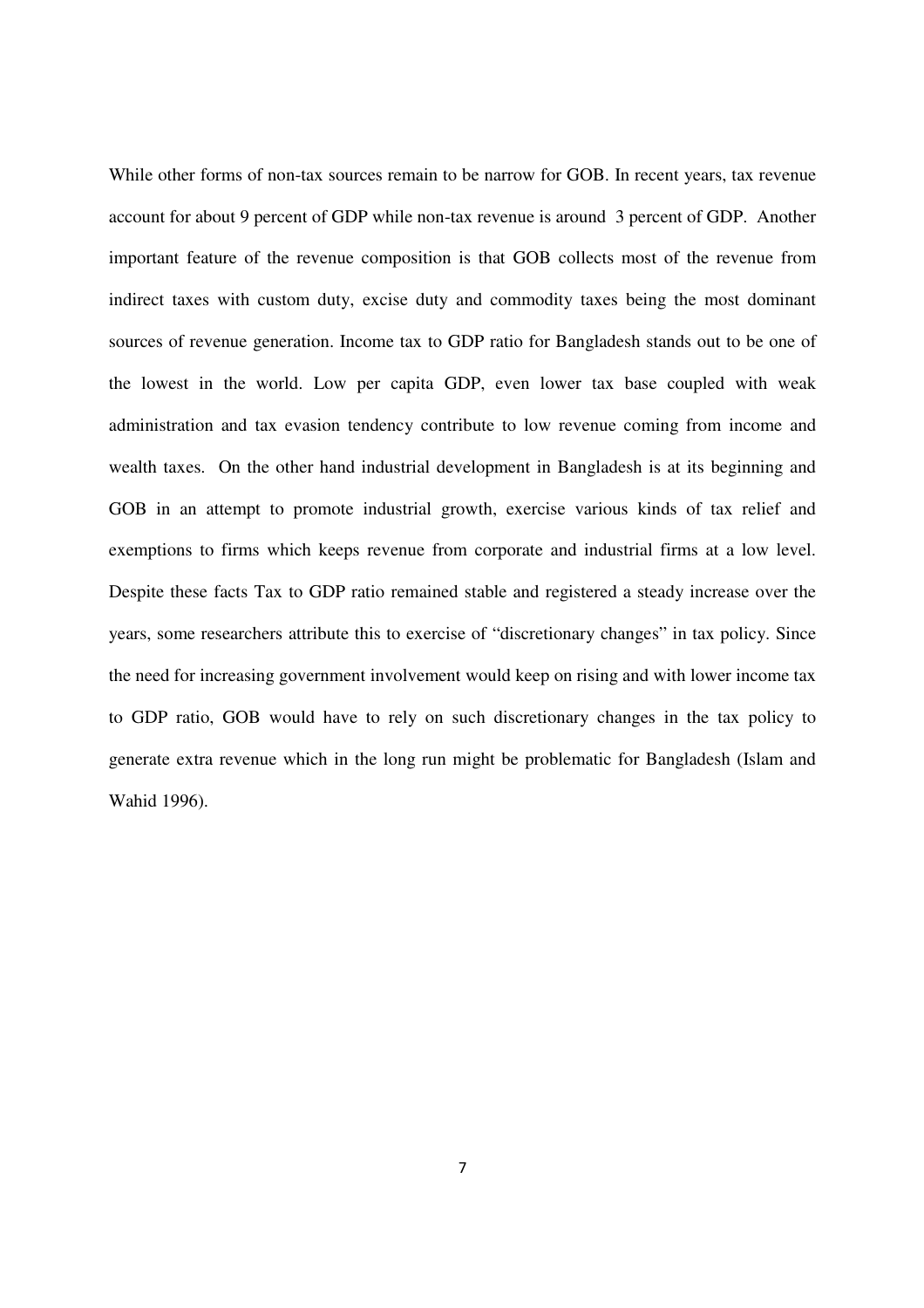

Figure 2: Tax and Non-Tax Revenue as a Percent of GDP

One more point about the revenue sector of GOB is worth mentioning- as custom duty and excise duty are the main sources of revenue generation for Bangladesh, it can be inferred that Bangladesh would remain very vulnerable to external shocks. And greater share of taxes coming from such indirect sources also imply that the tax structure of Bangladesh is regressive in nature i.e. the poor people pay more. It is therefore necessary for Bangladesh to shift from commodity based indirect taxation towards income based direct taxation system. n at an increasing rate, not vice versa (Wagner, 1890). 1979 1980 1981 1982 1983 1984 1985 1986 1987 1988 1989 1990 1991 1992 1993 1994 1995 1996 1997 1998 1999 2000 2001 2002 2003 2004 2005 sion of public and state 2006 2007 2008

As the government expenditure as a percent of GDP always exceeded the revenue output ratio, it caused a consistent level of deficit. It is also worth mentioning that growth of government expenditure in Bangladesh follows Wagner's law i.e. government expenditure expands at a more speedy rate than that of the rise of economic activity of the country.<sup>6</sup> Therefore the elasticity of government spending with respect to GDP is greater than unity.

As we decompose the expenditure of GOB, it could be found that the share of defense spending is one of the major components. Though, in recent years, the relative magnitude of the defense allocation decreased but the absolute magnitude of the military expenditure registered significant

 $\overline{a}$ 

 $\overline{a}$ 

 $6$  The most popular model of "determination of government spending" is propounded by German economist Adolph Wagner back in 1883 which states that as a country develops more and more, the expansio activities would accompany it even at an increasing rate, not vice versa (Wagner, 1890).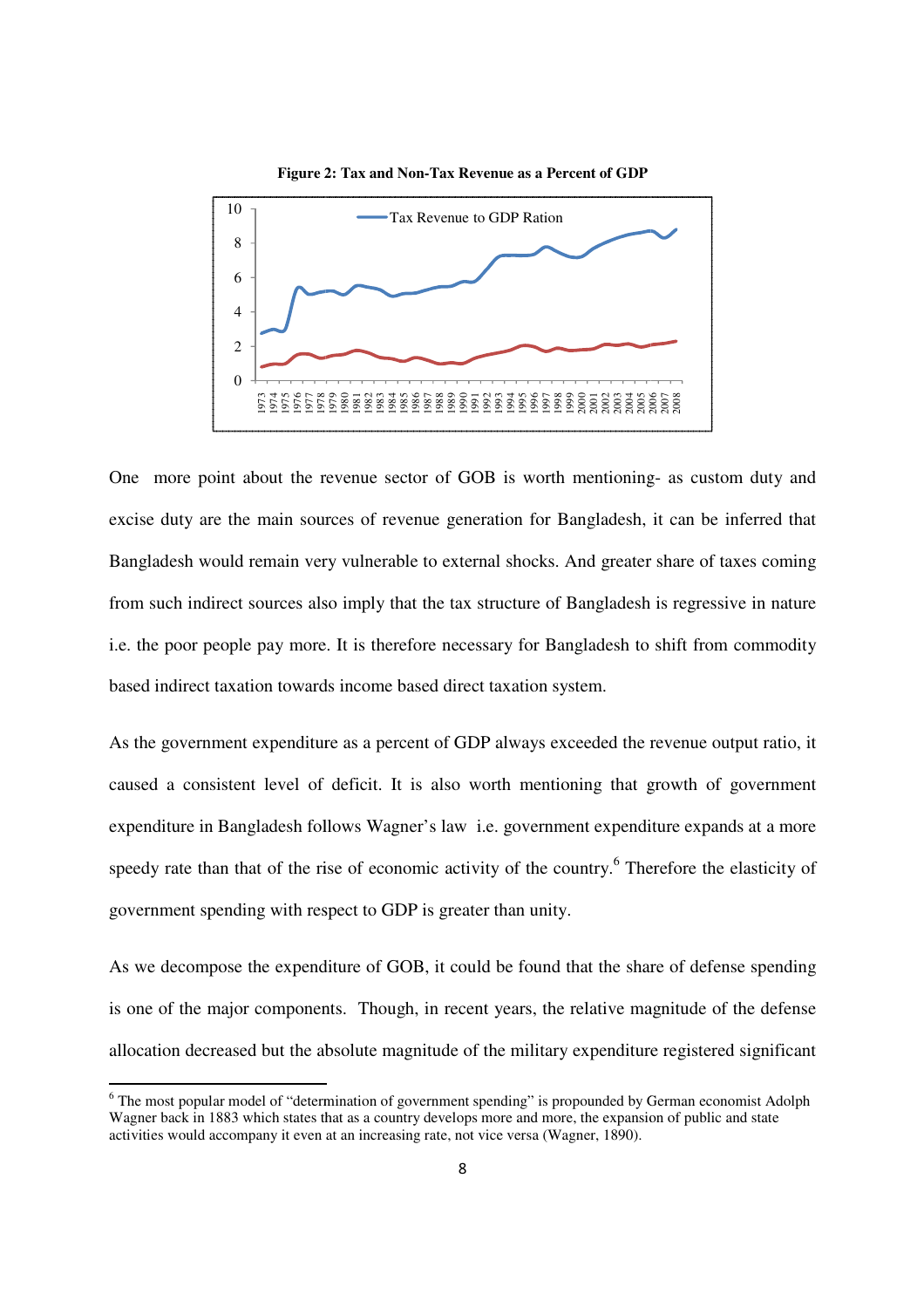increase. This feature is often linked to two event of coup de tat by Zia and Ersad (Hossain 1996). Even after restoration of democracy in 1990, the elected government continues to allocate more than sufficient resources to defense sector. For a country like Bangladesh with high prevalence of poverty and dearth of economic and social infrastructure such a fiscal practice is unhealthy.



**Fig igure 3: Defense Spending as a Percent of GDP**

Another important expenditure component appears to be debt services. To finance the deficit government of Bangladesh continue to borrow both form domestic and international sources and this accumulates the debt obligation of the successive governments and debt services remain as one of the major expenditure component for Bangladesh.

From the above discussions, it is clear that GOB needs to mobilize more resources from domestic sources rather than international sources as foreign debt is piling up overtime and debt servicing consists a major part of the national budget. Moreover, financing through printing money leaves a significant risk of high inflation which might endanger the stability of the whole economy. Under such circumstances, raising tax revenue and taking debt from the domestic banking sectors are the major options of financing continuously rising government expenditure. Example 1 and the second of the successive governments and de exemple to borrow both form domestic and inte bligation of the successive governments and de exemponent for Bangladesh.<br>
18, it is clear that GOB needs to mobi  $\frac{2}{3}$  and  $\frac{2}{3}$ .<br>
S. To finance the deficit<br>
international sources and<br>
debt services remain as<br>
ze more resources from<br>
ing up overtime and debt<br>
hancing through printing<br>
the stability of the whole<br>
debt from th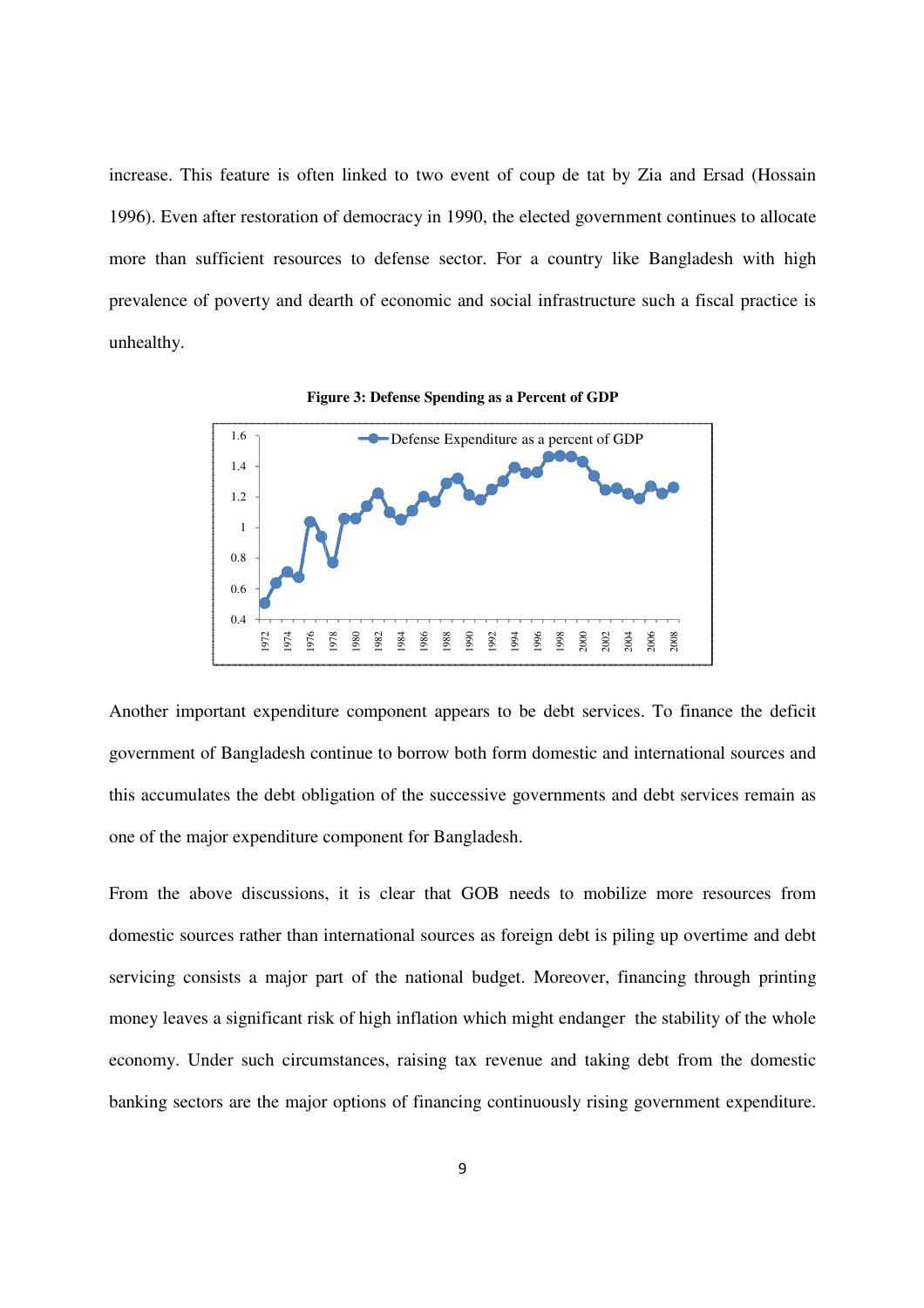This policy option necessitates the examination of the effect of government expenditure on private household consumption which is the ultimate goal of this paper.

# **III. Government Consumption and Household Consumption: What Literature Says?**

The analysis of consumption used to disregard the activities of government until Keynes (1936) explained the importance of "multiplier process" in generating desired outcome from a fiscal shock. Since then consumption remained at the heart of Keynesian analysis. A rise in government expenditure is supposed to create increased income opportunities and thereby raising "effective demand". People with additional income are supposed to consume more and thus boost aggregate demand according to the Keynesian view. It was Martin Bailey (1962) who recognized the fact that whether government spends on "consumption goods" or "investment goods", in either way it reduces total resources currently available for households' private consumption. As a result, one unit increase in government expenditure would reduce private expenditure by an equal amount. This phenomenon is known as "substitutability hypothesis" between public and private consumption. The substitution, as to Bailey (1962), is inevitable regardless of the way how government manages to finance its spending.

However "Ricardian Equivalence" used to predict differently regarding the relationship between government's activities and households' consumption decision. According to the proposition of Ricardian equivalence households are assumed to have prefect foresight and knowledge about the economy. They can alter their consumption plan between today and tomorrow according to the choice made by the government regarding tax financing and debt financing. Ricardian equivalence used to predict that any fiscal shock is supposed not to have an impact on the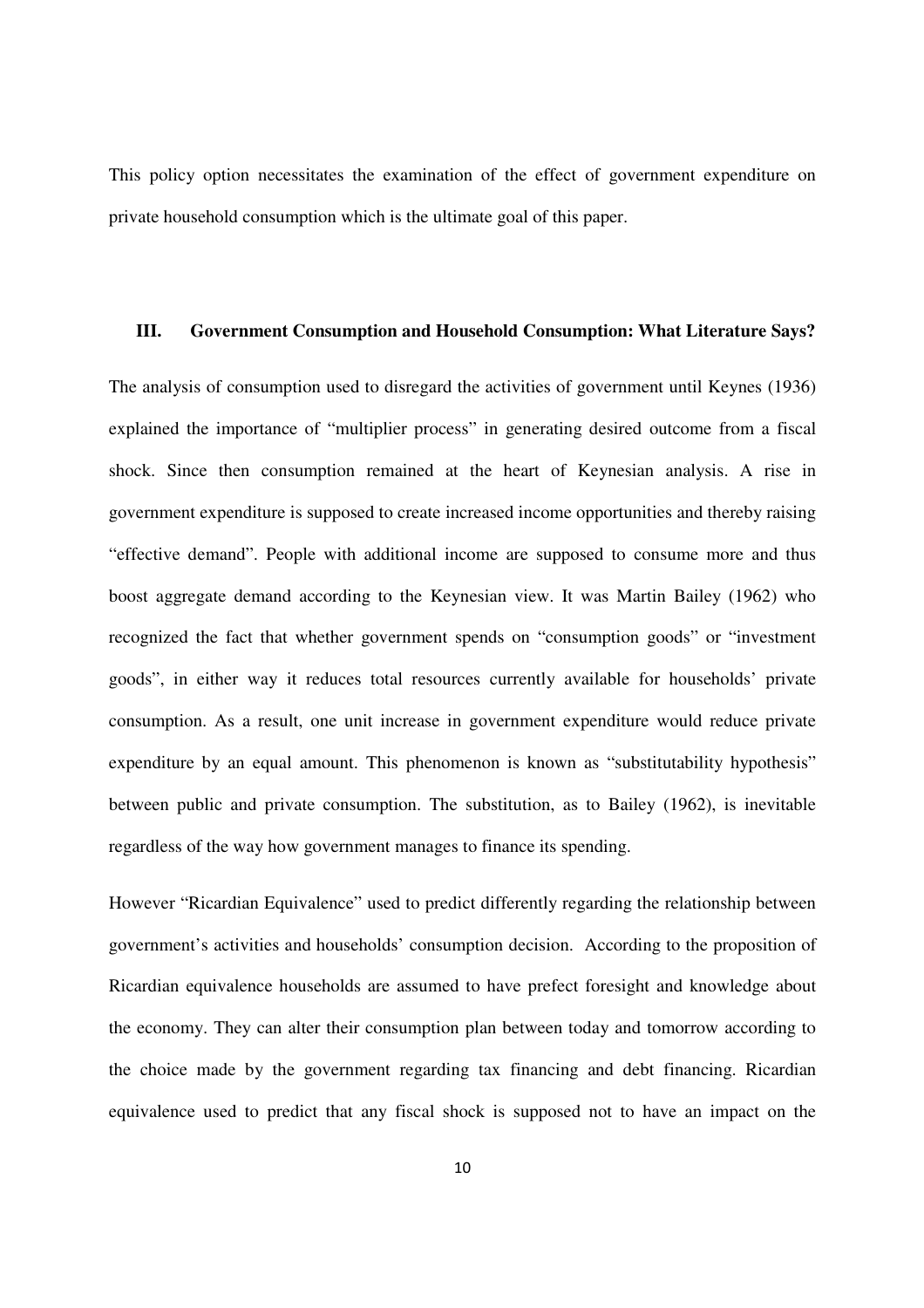household's consumption-savings plan, thus refuting the Keynesian Multiplier effect. Household sector's myopia and information asymmetry about the government policy were thought to be the reasons behind the empirical evidence of multiplier effect due to fiscal shock. But Bailey (1962) contradicted Ricardian equivalence by offering theoretical explanation about substitution between government and household consumption. Regarding the potency of fiscal policy these two streams of thought provided two distinct notions, both vary from Keynesian view. According to the Ricardian view consumer take decisions by considering their current disposable income and most importantly future tax obligations. Feldstein (1982) augmented the decision making process by another factor – "fiscal signals" perceived by both government and households. "Fiscal signal" implies that any event of government spending shock in one point of time may suggest the private sector about periods of similar or even higher spending years to follow in the future date. Or a rise in taxes in a given year might give indication to individuals about higher future taxes and motivate them to modify their expectations about the future based on such "fiscal signals". Finally Feldstein (1982) went on to data and provided empirical evidence against the Ricardian implications and validates the potency of fiscal policy as he found no evidence of ex ante crowding out after any expansionary fiscal shock. David Aschauer (1985) put forward criticisms about Feldstein's empirical approach on several fronts. For example he questioned the use of current income as a proxy for permanent income which may be endogenous and render biased and inconsistent results. Aschauer suggested that technical limitations might cause Feldstein (1982) to suggest the potency of fiscal shock. He attempts to correct all these and adopts Full Information Likelihood Method to test the joint hypothesis of "Rational Expectations" and "Ricardian Equivalence" and found evidence that government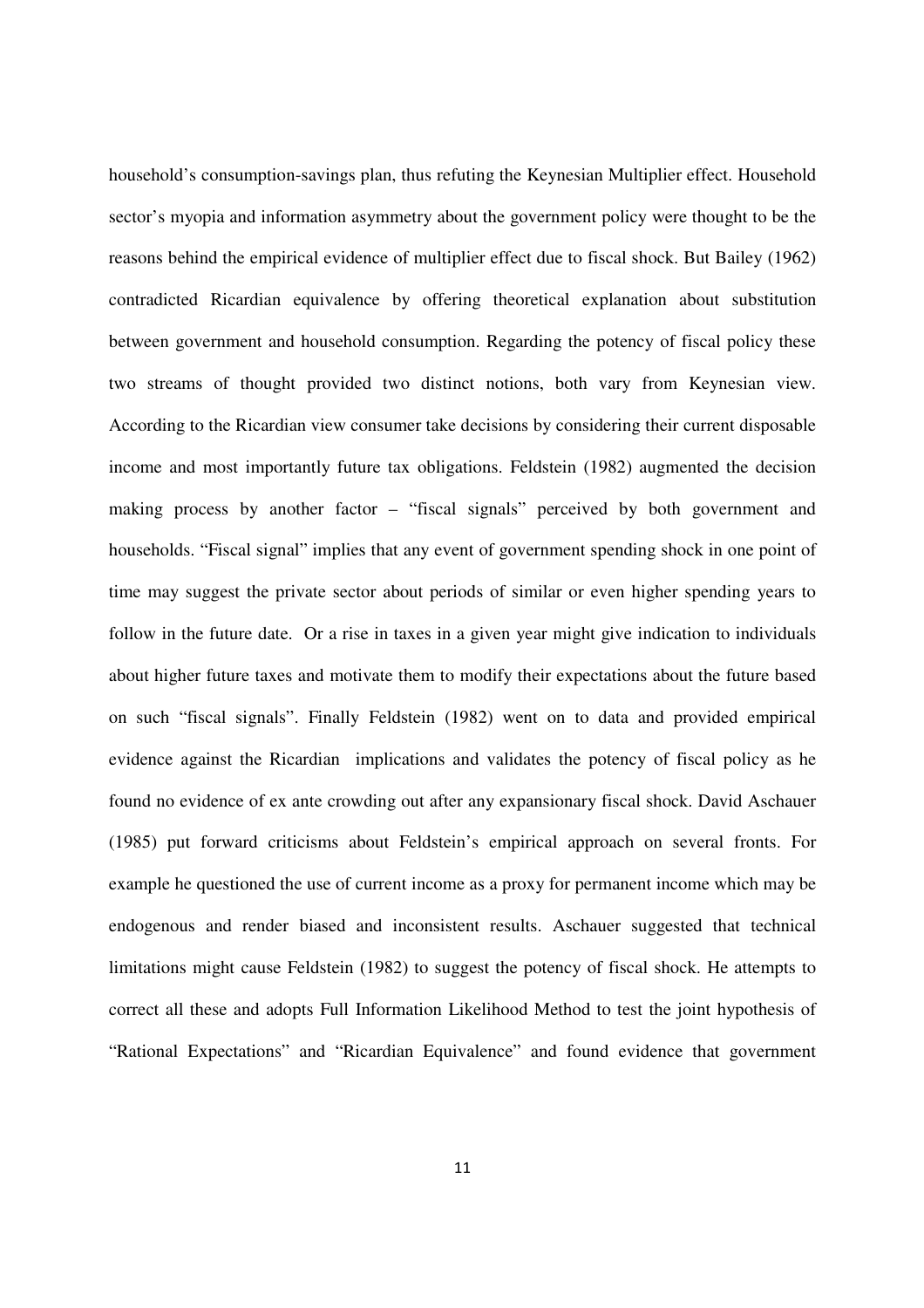spending reduces private consumption on nondurables and services in the range of 23 to 42 percent.

Roger Kormendi (1983) developed a "consolidated approach" to test the impact of government spending on private sector's consumption-savings behavior. Kormendi regards the "standard approach" for incorporating fiscal policy into consumption equation is far from rational and flawed since it assumes households to be too myopic about government's fiscal behavior. "Consolidated approach", on the other hand, gives birth to a different econometric specification. Evidence in support of substitutability hypothesis between public and private consumption had been recorded in Kormendi paper. Karras (1994) conducted empirical investigation on a number of countries and come to the conclusion that in the aggregate public and private consumption could be best described as "complementary or unrelated" rather than "substitutes". However, it is interesting to find that Karras (1994) and Aschauer (1985) employed same general econometric specification (although for different samples) and reached opposite results. Shagil Ahmed (1986) found substantial though less than perfect evidence of substitutability for UK.

In addition to the standard time series models recent researchers utilize the Bayesian estimation methods to capture the transmission mechanism of fiscal policy in the New-Keynesian Dynamic General Equilibrium (DSGE) models. For example, Gunter Coenen and Ronald Straub (2005) made an attempt to investigate the impact of government consumption on household's consumption in the Euro area. Since the share of non-Ricardian household are relatively low in the Euro area and because of the substantial negative wealth effect of persistent government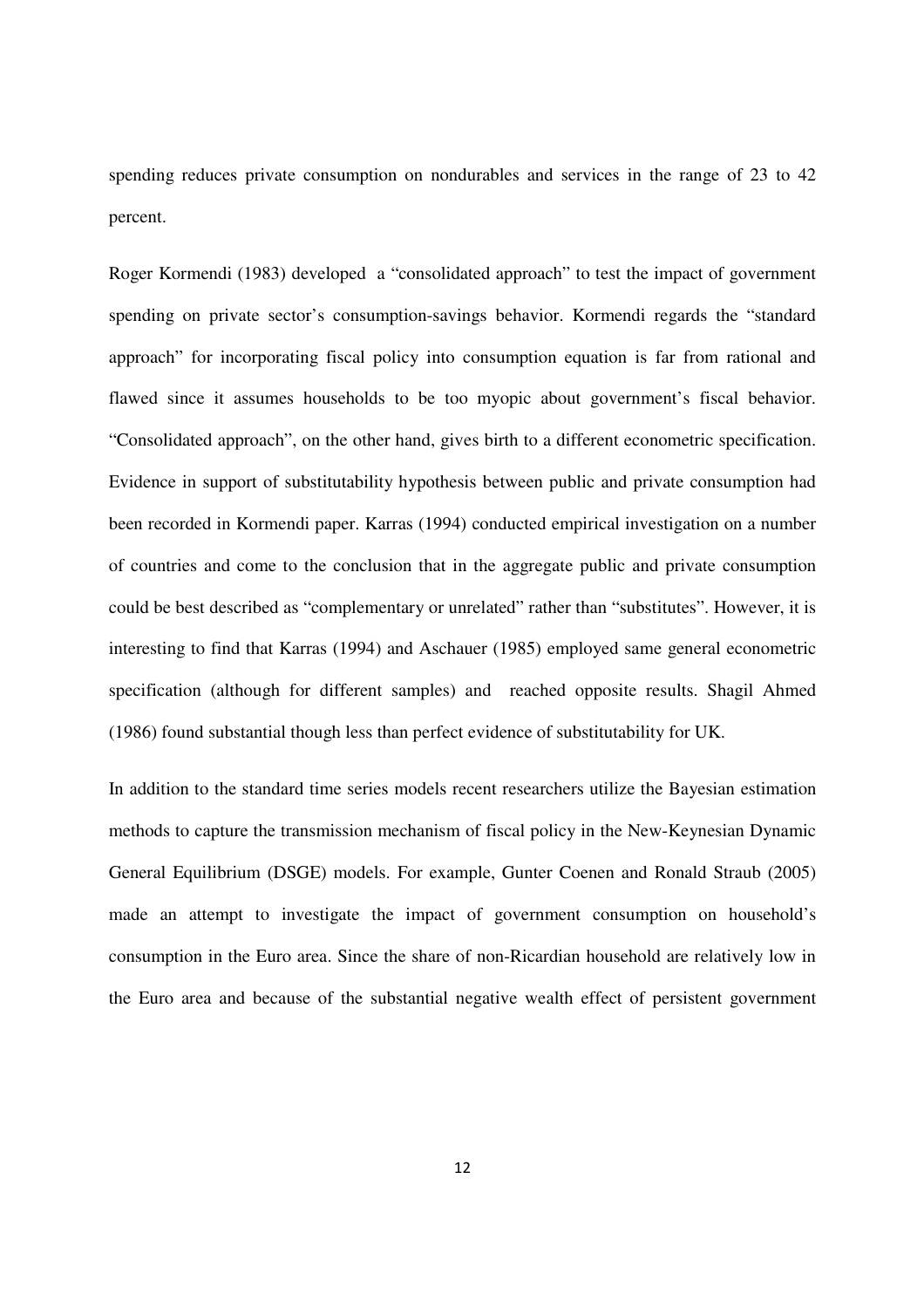spending shock, they found that government spending would rarely crowd in private consumption. $7$ 

Based on our reading of the literature, it could be deduced that no consensus has been reached by the empirical investigations which provides us opportunity to carry out the exercise for a less developed countries like Bangladesh. Since Bangladesh features different structural properties in comparison to the high income countries like US, UK and other OECD countries, on which most of the research, on the subject, has so far been done, it is worthwhile to find whether it brings outs a different result or it reconciles with existing findings.

# **IV. The Model**

<u>.</u>

# *Specification of the Theoretical Model*

In this section we would derive the equation of our interest using the dynamic macroeconomic model with government sector. We derive our model based on a standard text 'Economic Growth' by Barro and Sala-I-Martin (2004). Representative households are discrete and infinitely lived. Their preference is summarized by the following utility function:

$$
U = \sum_{t=0}^{\infty} \beta^t u(c_t, \ell_t) + \vartheta(g_t)
$$

Households derive utility from private consumption  $(c_t)$  and leisure activities  $(l_t)$ .  $\beta$  is the subjective discount factor. Instantaneous utility function is assumed to be twice differentiable,

<sup>&</sup>lt;sup>7</sup> By the term non-Ricardian households the authors refer to the households that consume their disposable income and do not trade in assets. There exist other studies where the notion of non-Ricardian households is defined differently.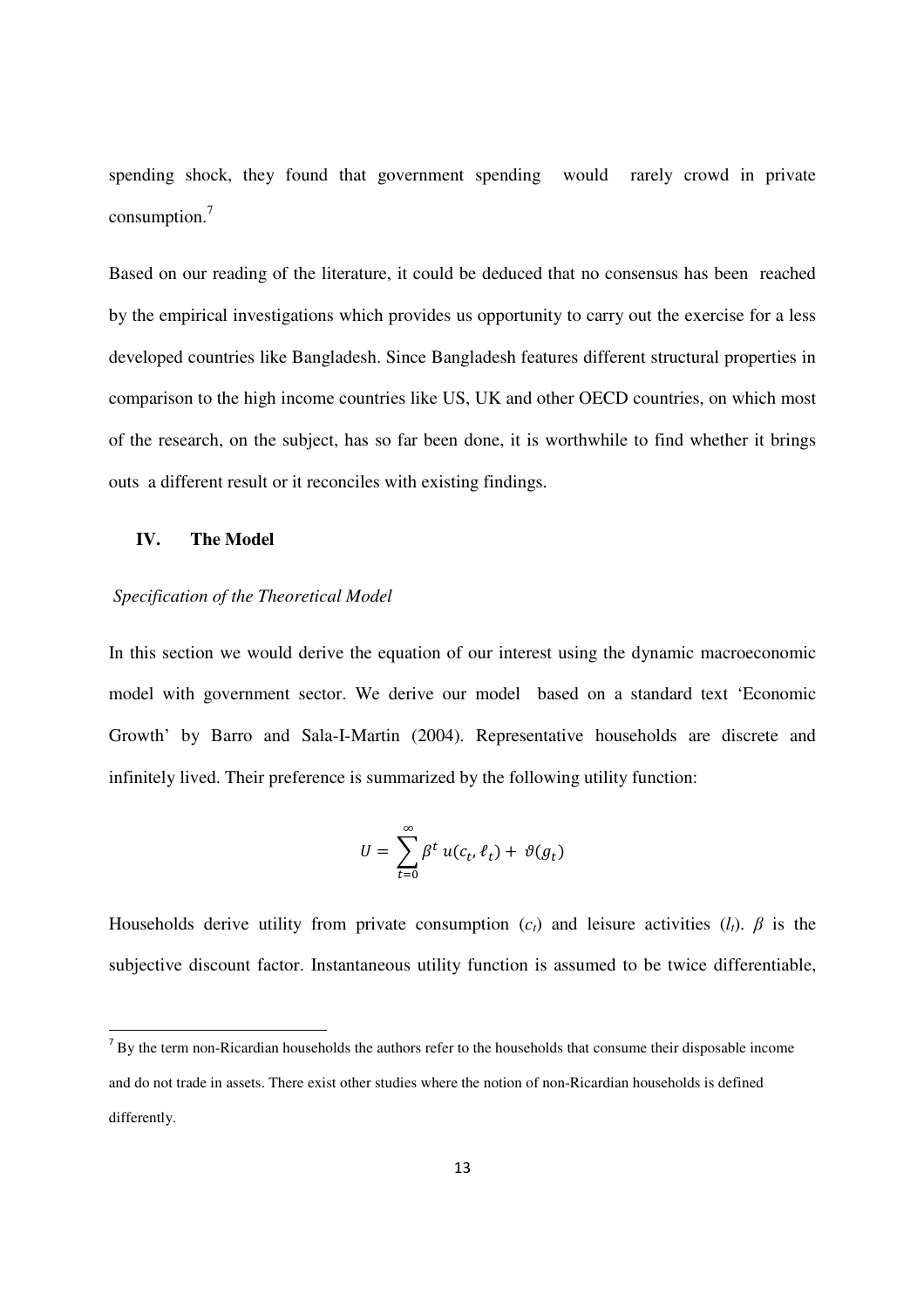increasing in both arguments and strictly concave. Besides the models maintains the following feature:

$$
\vartheta(.) = 0
$$

Which implies government spending doesn't have direct implications to the consumer's utility.

The production side of the economy is represented by an A-K type technology<sup>8</sup>:

$$
y_t = z_t n_t
$$

Where  $z_t$  represents labor-augmenting technology and  $n_t$  denotes the amount of labor used.

Each household is endowed with one unit of time such that

$$
\ell_t + n_t = 1
$$

And firms are owned by households.

The government has to meet exogenously determined sequence of public spending  $\{g_t\}$ . To finance these projects, government has the authority to impose tax  $\{\tau_t\}$  or issue government bonds  $\{b_t\}$ .

Households maximize their lifetime utility function taking into account the budget constraint:

$$
\max_{\{c_t, \ell_t, s_{t+1}\}} \sum_{t=0}^{\infty} \beta^t u(c_t, \ell_t) + \vartheta(g_t) - - - - (0)
$$

Subject to

.<br>-

$$
c_t = w_t(1 - \ell_t) - \tau_t - s_{t+1} + (1 + r_t)s_t - \dots - (1)
$$

<sup>&</sup>lt;sup>8</sup> To keep the analysis simple and tractable, we exclude capital from the production process.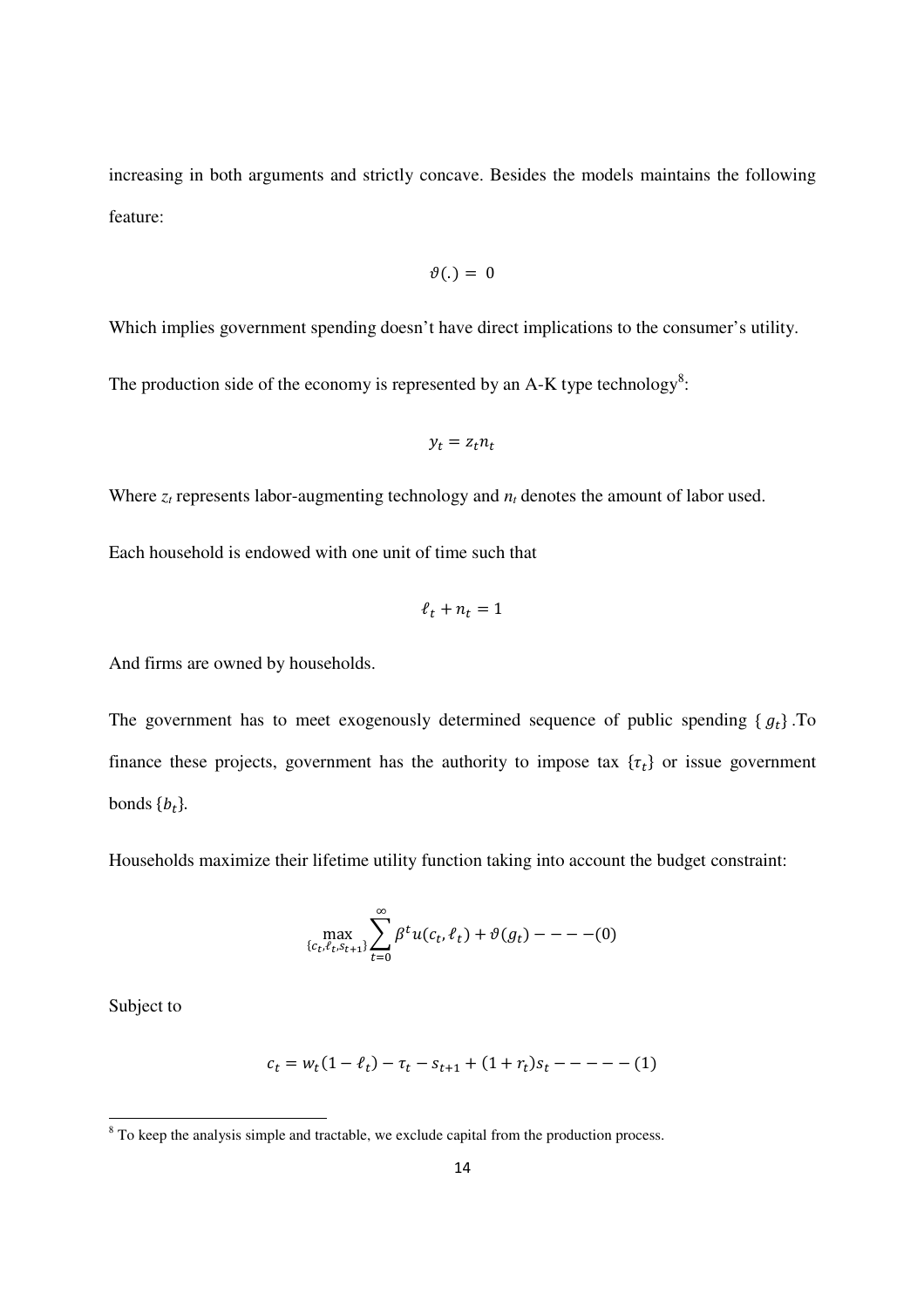+ ℓ = 1 − − − − − − − 2 ' = 0 − − − − − − − 3

Here  $s_t$  refers to the savings brought from previous period. The model also assumes the no ponzi condition for the stability of the model:

$$
\lim_{t \to \infty} \frac{s_t}{\prod_{i=1}^{t-1} (1 + r_i)} = 0 --- (4)
$$

In order to find the competitive equilibrium of the model we maximize equation (0) subject to equations  $(1)$  to  $(4)$ .

First order conditions are given by:

$$
\ell_t: \beta^t u_1(c_t, \ell_t)(-w_t) + \beta^t u_2(c_t, \ell_t) = 0 --- (5)
$$
  

$$
s_{t+1}: \beta^t u_1(c_t, \ell_t)(-1) + \beta^{t+1} u_1(c_{t+1}, \ell_{t+1}) (1 + r_{t+1}) = 0 --- (6)
$$

On the other hand, firm's problem is:

$$
\max_{n_t} z_t n - w_t n_t
$$

The first order condition is:

$$
w_t = z_t - - - (7)
$$

Government has to satisfy the budget constraint (GBC):

$$
\tau_t + b_{t+1} = g_t + (1 + r_t)b_t \ - - - (8)
$$

Market clearing conditions are: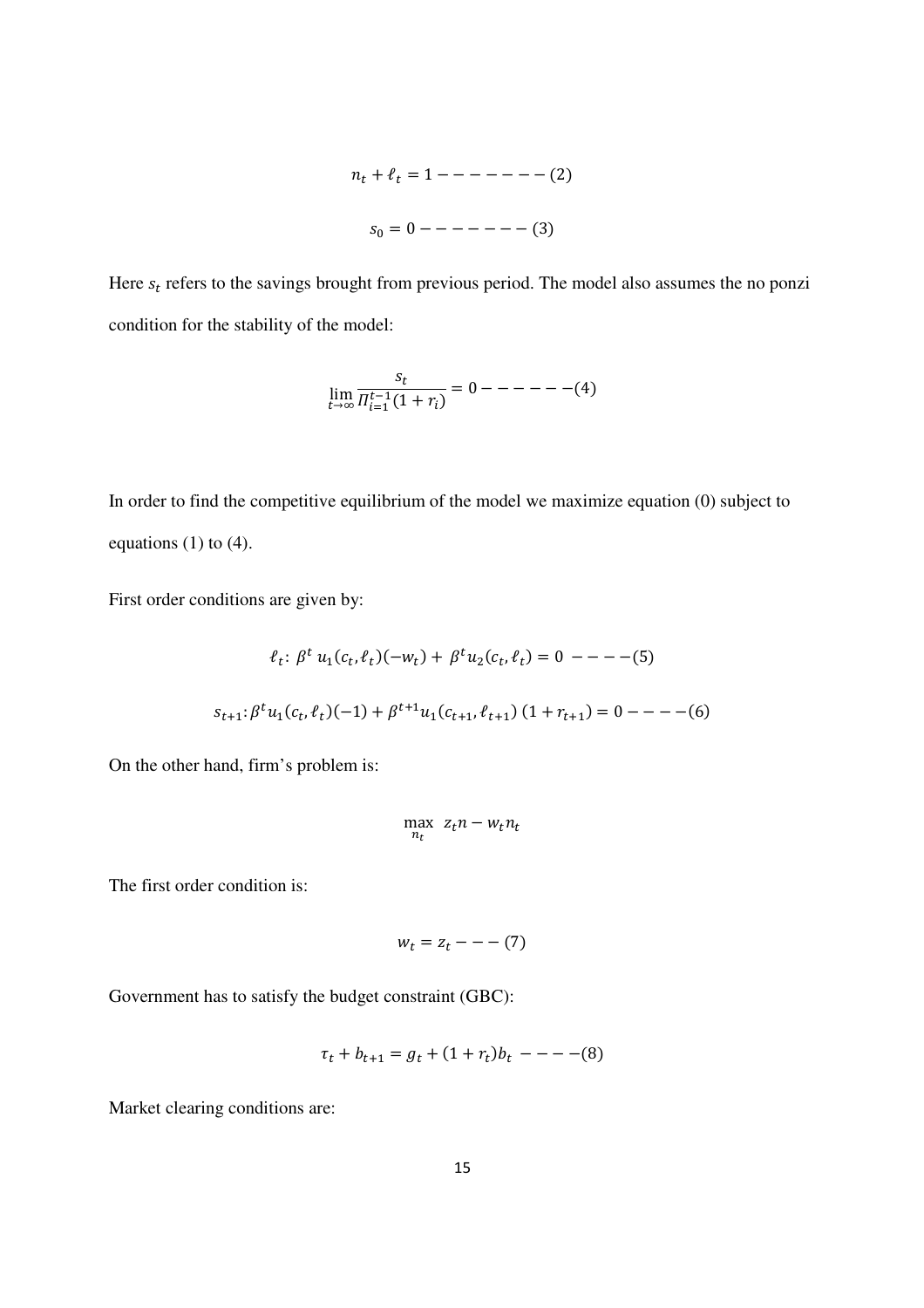$$
n_t = 1 - \ell_t
$$
 --- (9)  

$$
b_t = s_t
$$
 --- (10)  

$$
c_t + g_t = z_t n_t
$$
 --- (11)

Now we can substitute the government budget constraint in to household's budget constraint equation and use the market clearing conditions in the bonds market  $b_t = s_t$  and get the following:

$$
c_t = z_t(1 - \ell_t) - g_t - - - - (12)
$$

Equation (12) shows that recardian equivalence emerges from the dynamic competitive macroeconomic model with government having discretion to issue bonds and impose tax to finance government spending. In this paper we would use modern econometric tools to estimate an econometric model that is counterpart of the deterministic equation (12)

# *Specification of the Econometric Model*

In this study, our purpose is to analyze the impact of government consumption on household consumption rather than to study the behavior of household consumption function as such we use the simplest form of consumption function and augment the function with government consumption. Based on the derived deterministic model (12), we use following econometric specification for the estimation purpose.

$$
\ln(hscons_{t}) = \alpha + \beta Ln(rgdp_{t}) + \gamma \ln(gvtoins_{t}) + e_{t}
$$

Where hscons, rgdp, gvtcons stand for real household consumption, real gross domestic product (GDP) and real government consumption respectively. *e<sup>t</sup>* stands for stochastic disturbance term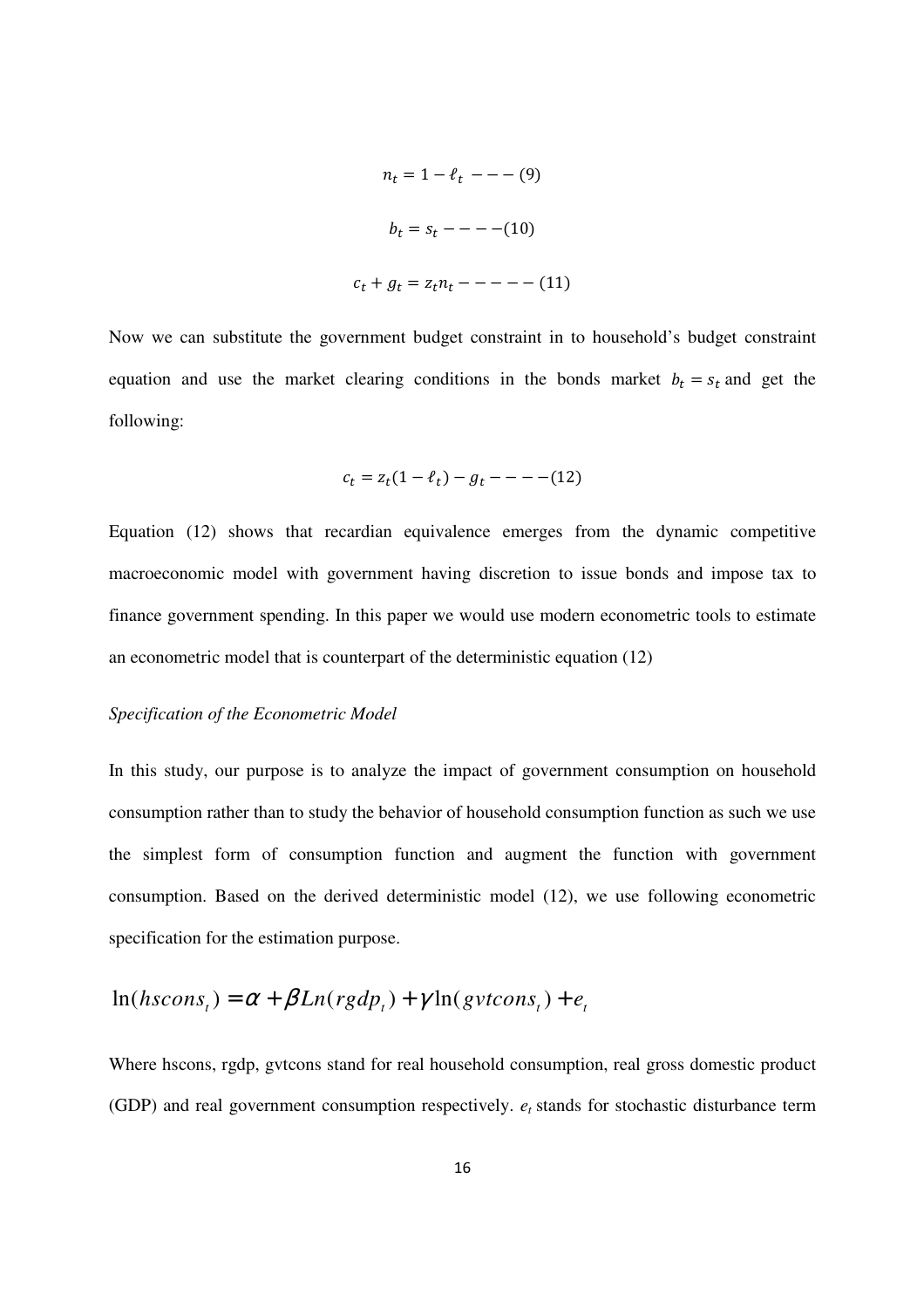and assumed to follow normal distributions;  $e_t \sim \text{iid}(0,1)$ . One may argue that the consumption and income variables are simultaneously determined, hence inclusion of the real GDP might bias the result, we therefore estimate the model using Instrument Variable technique and employ Durbin-Wu-Hausman test to find whether OLS estimates differ significantly from the IV estimates. The literature of relationship between public and private consumption also argue that labour income would be the appropriate variable where we use real GDP as a proxy for labour income for this study. There may be other very important variables which also have important influence on household consumption other than these variables, but we do not over parameterise the model with additional variables since in the context of Bangladesh we have maximum number of 37 observations since we consider the post liberation period only (1973-2008). The data on government consumption and household consumption and GDP are collected from World Development Indicators. The definition of the variables is presented in the Appendix A. Data on the relevant variables were obtained in current prices and then using GDP deflator they were converted into real terms. All the variables are then transformed using natural logarithm to have the estimation of elasticities instead of absolute coefficients. We make use of standard time series econometrics to test for the presence of cointegration and define error correction model and find direction of causality for Bangladesh.

# **V. Empirical Estimation and Analysis**

# **5.1 Time Series Properties of the Data:**

The basic objective of the current study is to investigate whether there is any long run relationship between government and private consumption. Existence of such a cointegrating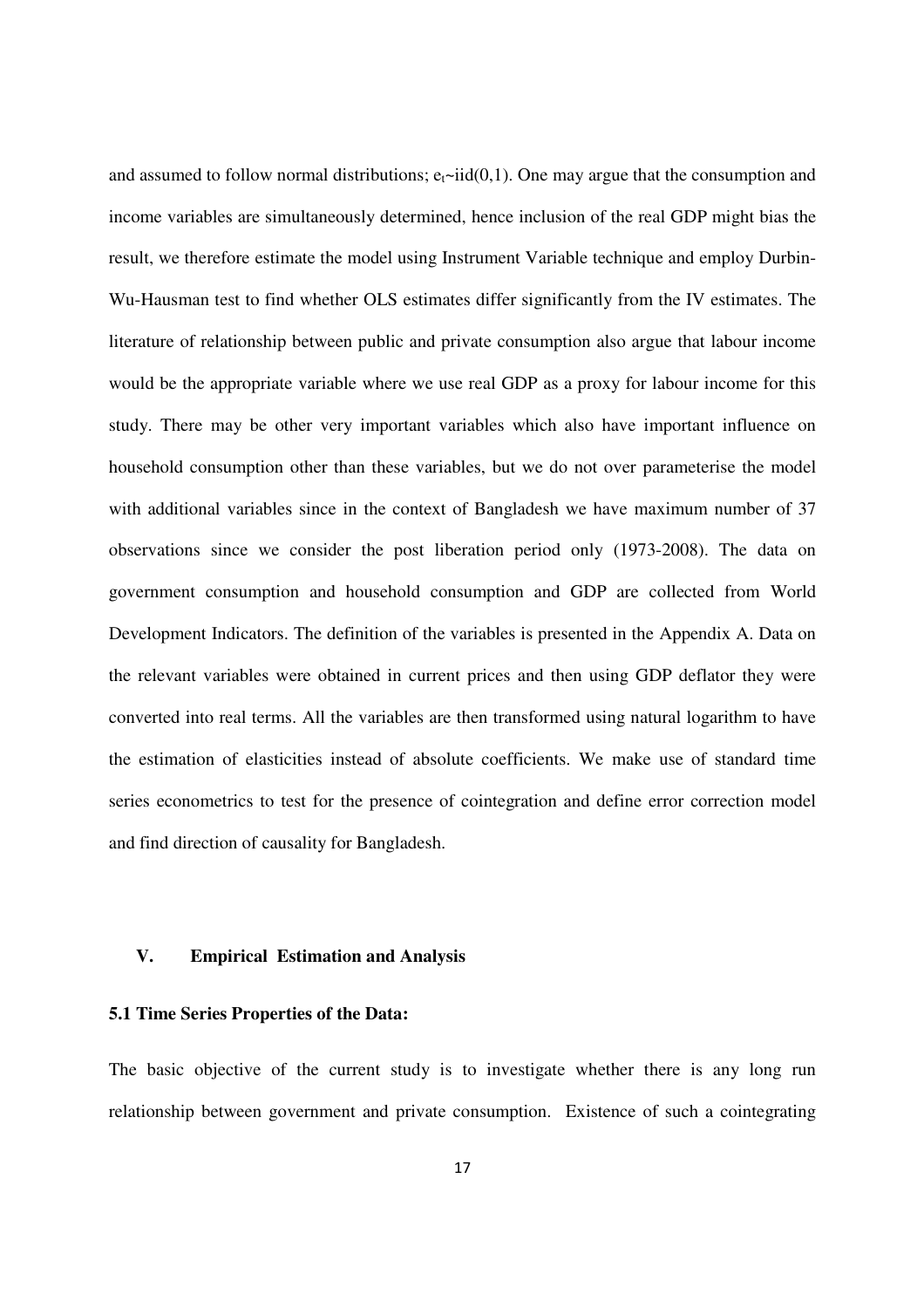relationship would then permit us to formulate the short run error correction model which would be useful to know the short run dynamics of the variables if they deviate from the equilibrium. It is also very important to identify the direction of causality between the variables in question. Recent development in time series econometrics enables us to detect a valid long run relationship as opposed to spurious regressions.<sup>9</sup> Therefore the time series properties of the variables should be identified before regressing one variable on another. Formal test to distinguish between stationary and non-stationary series are available as known as unit root tests in general. Before we embark on the formal way of testing for unit root, the relevant variables could be plotted both in their level and in first differences to get some impression. While the variables in level are presented in the left panel A and corresponding first differences are presented in right panel B. Variables in level seem to show a continuous upward trend over all the time. We can presume from this time lines that the variables in their level may contain an unit root while in their first difference seems to be stationary on the first glimpse.

<u>.</u>

<sup>&</sup>lt;sup>9</sup> Non-stationary time series can produce highly significant non-sense correlation between variables although in reality there may not exist any such long run relationship.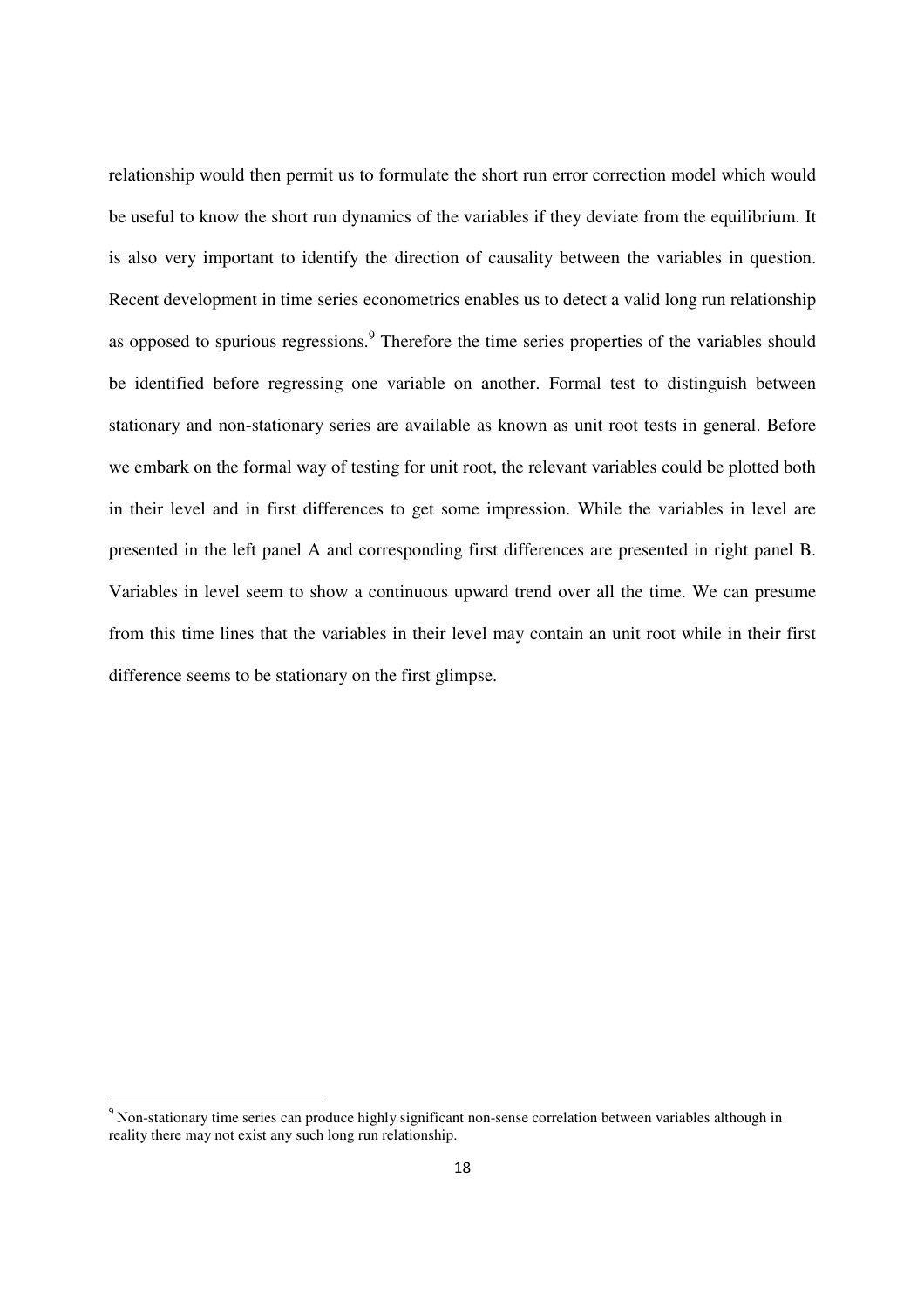

#### **Figure 4: Time Series Plots of the Variables**

**Panel A: Variables in their Level Panel B: Variables in their First Difference** 



**Differnce of log of household consumption**





**Differcene of log of Government Consumption**





**FirstDifference of Log of Real GDP**

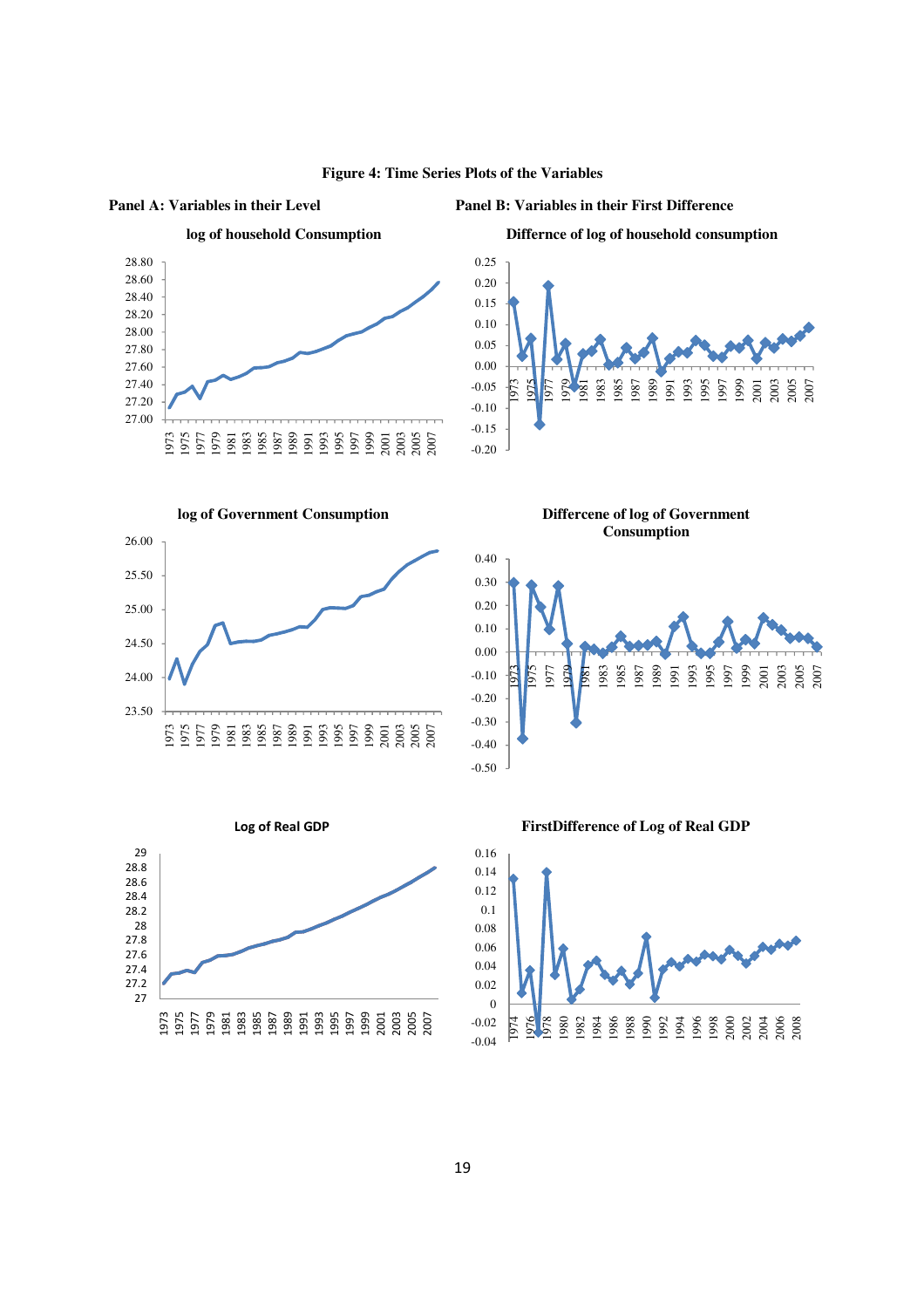However non-stationarity could arise from two distinct reasons- Trend Stationary Process (TSP) Difference Stationary Process (DSP). Since TSP contains deterministic trend, for stationarity we need to detrend the series in case of TSP. On the other hand, the DSP series needs to be differenced appropriately until it become stationary. It is thus very important to distinguish between TSP and DSP as they require different treatment. We undertake the popular tests of find unit root in the error process. They are Dickey Fuller Test (DF) and Augmented Dickey Fuller Test (ADF). The Dickey Fuller Test of unit root is based on the following equation:

$$
\Delta Y_t = \alpha + \beta Y_{t-1} + \varepsilon_t
$$

Where we test the null hypothesis,  $H_0$ :  $\beta = 0$  against the alternative hypothesis,  $H_a$ :  $\beta < 0$ . The 't' test on the estimated coefficient of the *Yt*−<sup>1</sup> variable provides the Dickey Fuller test statistic. While the Augmented Dickey Fuller test is an improvement over the DF on two accounts. By augmenting the lagged values of the dependent variable, it removes the biasness for failure to include relevant lags and the other improvement being that such a formulation ensures that the error process in the estimating equation is residually uncorrelated. The ADF test is based on the following equation:

$$
\Delta Y_t = \alpha + \beta Y_{t-1} + \sum_{t=1}^p \Delta Y_t + v_t
$$

The't' ratio on the coefficient of *Yt*−<sup>1</sup> provides the ADF statistics. In recent years Phillips Perron (PP) test for testing the presence of unit root has become increasingly popular. The advantage of PP over the DF and ADF is that time series variables might exhibit heteroskedasticity and nonnormality in the raw data which DF and ADF tests do not consider. There seems to be a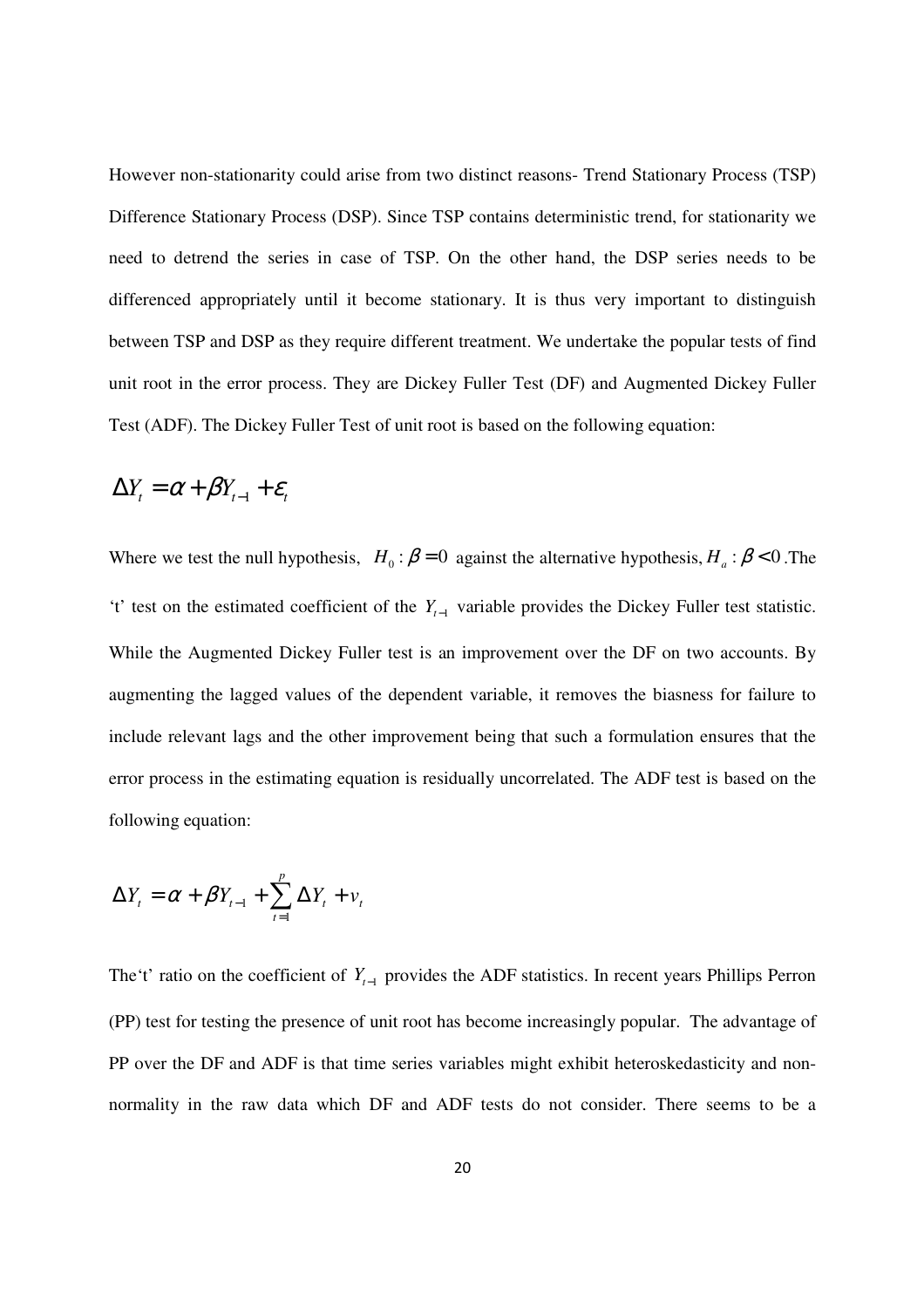consensus in the cointegration literature that ADF test is preferable to DF test while PP test is superior to ADF test.

It is also imperative to know the order of integration of the variables in question before we test for cointegration. The aforementioned tests of unit root are also useful to determine the order of integration of the variables. For that, first we carry out test for non-stationarity of the variables in levels. However failure to reject the null is not sufficient to indicate the correct order of integration. Then in the second step, the first difference of the variables is tested for unit root in the same manner. If we could reject the null this time, we can conclude that the variable is I (1). 10

In the following table we report the values of the test statistics both on their level and their first differences. It is found that the absolute value of value of the Lnrhscons, Lnrgvtcons and Lnrgdp are smaller than their critical values implying that they are non-stationary in level. However in the next step test statistics of the variables in their first differences exceed the critical value irrespective of the test applied. Therefore we can conclude that all of our variables are integrated of order one, I (1).

<u>.</u>

<sup>&</sup>lt;sup>10</sup> If a time series follows a random walk and its first difference forms a stationary process then the variable is said to be integrated of order one I(1). If it needs to be differenced d-times to get stationary process, it is said to be I(d).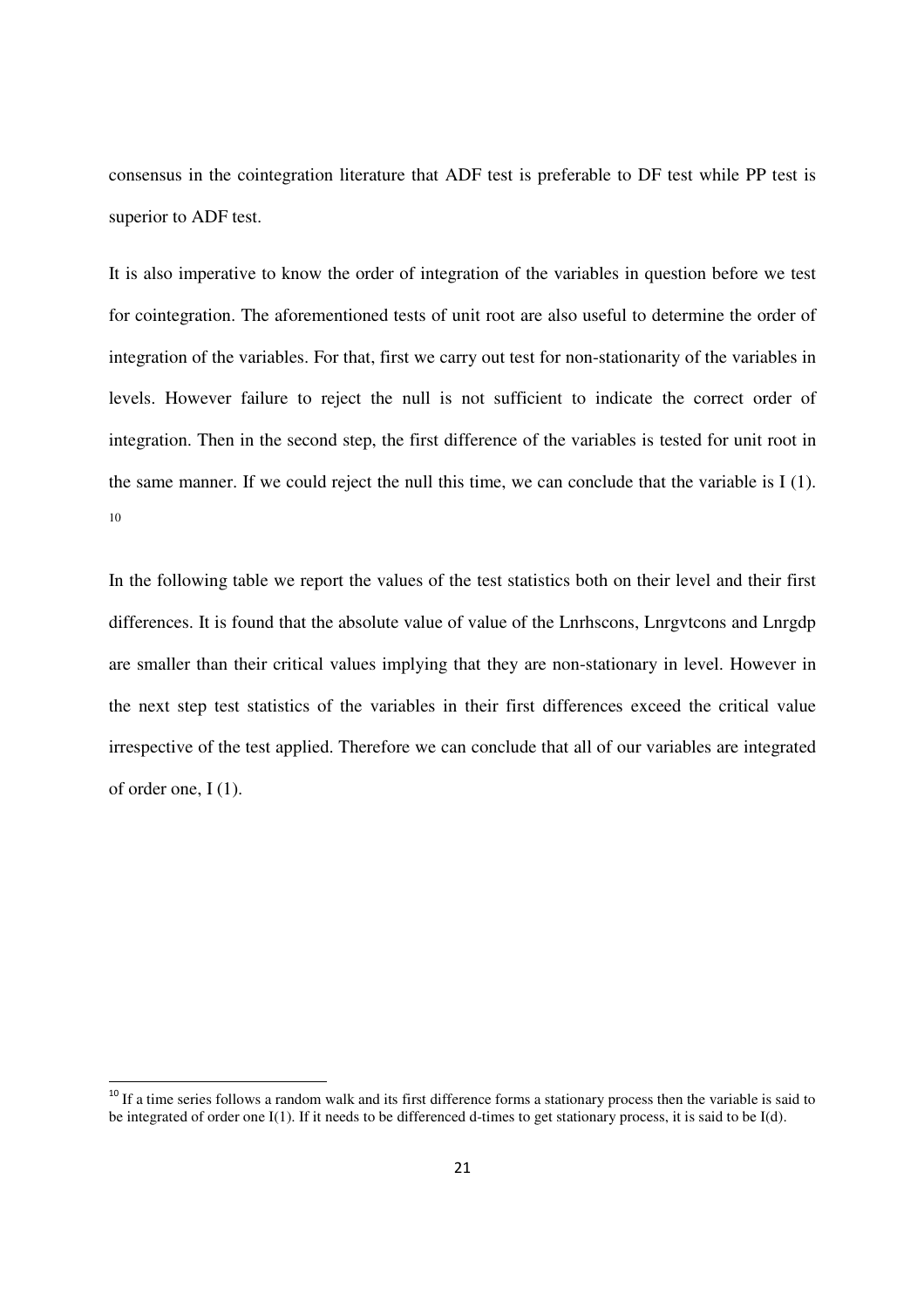| <b>Variables</b>      | DF       | <b>ADF</b> | $\bf PP$  |
|-----------------------|----------|------------|-----------|
|                       |          |            |           |
| Lnrhscons             | $-2.118$ | 2.606      | 1.036     |
| $\triangle$ Lnrhscons | $-9.366$ | $-4.569$   | $-10.146$ |
|                       |          |            |           |
| Lnrgvtcons            | $-2.600$ | $-2.331$   | $-0.483$  |
|                       |          |            |           |
| $\Delta$ Lnrgvtcons   | $-7.573$ | $-3.761$   | $-7.539$  |
|                       |          |            |           |
| Lnrgdp                | $-1.129$ | 0.084      | 1.291     |
|                       |          |            |           |
| $\Delta$ Lnrgdp       | $-8.649$ | $-3.907$   | $-8.441$  |

**Table 1: DF, ADF and PP Tests for Unit Root**

Note: (1) The DF, ADF test for the variables in level are based on the inclusion of an intercept and a trend term.while the tests for the first difference do not include a trend term (2)The lag chosen for the ADF test are determined using popular information criterion like AIC and BIC. (3) 95% critical value for these tests are reported here which can be found in the data analysis.log file.

Before finishing this section, we examine the relationship between the household consumption and government consumption both in their level and in first differences using simple scatter plot. It is obvious from the graph that government and household consumption exhibit a positive relationship in both cases. Though these graphs alone cannot validate the fact and formal tests of cointegration needs to be deployed to reach a conclusion.



#### **Figure 5: Scatter plot of Government and Household Consumption**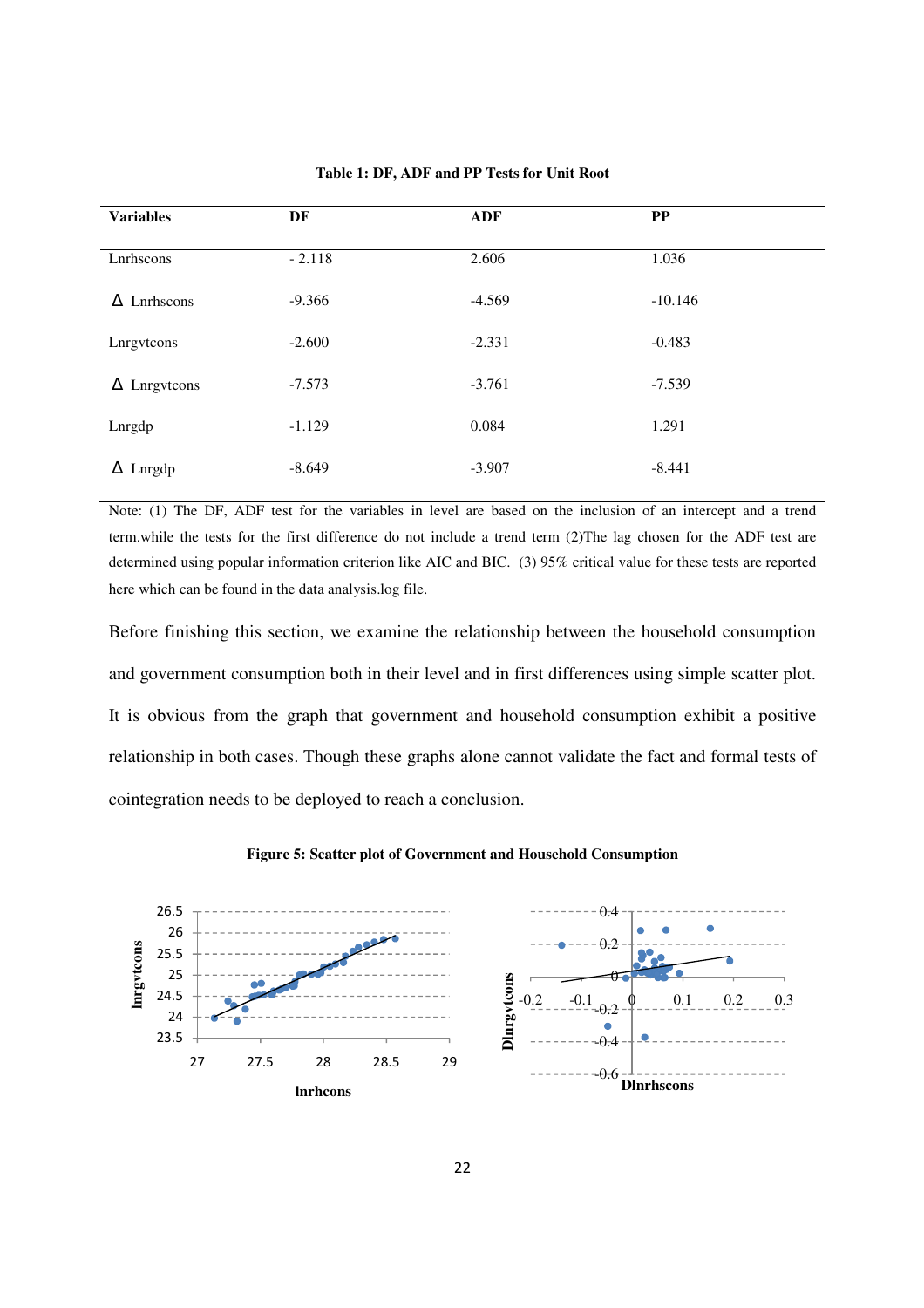# **5.2 Test of Cointegration**

## **5.2.1 Engle-Granger Two Stage Procedure:**

The earlier works of Granger and Newbold (1974) highlighted the danger of generating spurious results while regressing one non-stationary series on another. However, Engle and Granger (1987) identified a link between non-stationary process and the concept of long run equilibrium. A linear combination of two I (1) series happens to be  $I(1)$  in general. Granger found an exception to this general rule when the variables are cointegrated. In such a situation, linear combination of two I  $(1)$  series would yield a I  $(0)$  series. In the previous section we concluded that all of our variables are integrated of order one. In the present section we would carry out Engle-Granger two step procedures in order to test for the presence of long run equilibrium relationship between private and government consumption. In the first step, the process requires us to regress the level of private consumption on level of government consumption and level of real GDP. Then the error from this regression would be retrieved and be tested in the second step. If the residual is found to be I (0) i.e. stationary, we can conclude that there exists a long run equilibrium relationship between the variables. The variables in question are qualified for the first step of the Engle-Granger procedure since they are found to be of the same order,  $I(1)$ irrespective of the test applied. We estimate the long run equation:

 $ln(hscons) = 4.28 + 0.837ln(rgdp) + 0.0047 ln(gvtoons)$ 

$$
Adj R2 = 0.99
$$
 D.W. = 1.49

The estimated standard errors are not reported since they do not provide the basis for valid inferences. Both the long run coefficient of real GDP and government consumption appear to be positive though the coefficient on government consumption is statistically insignificant. These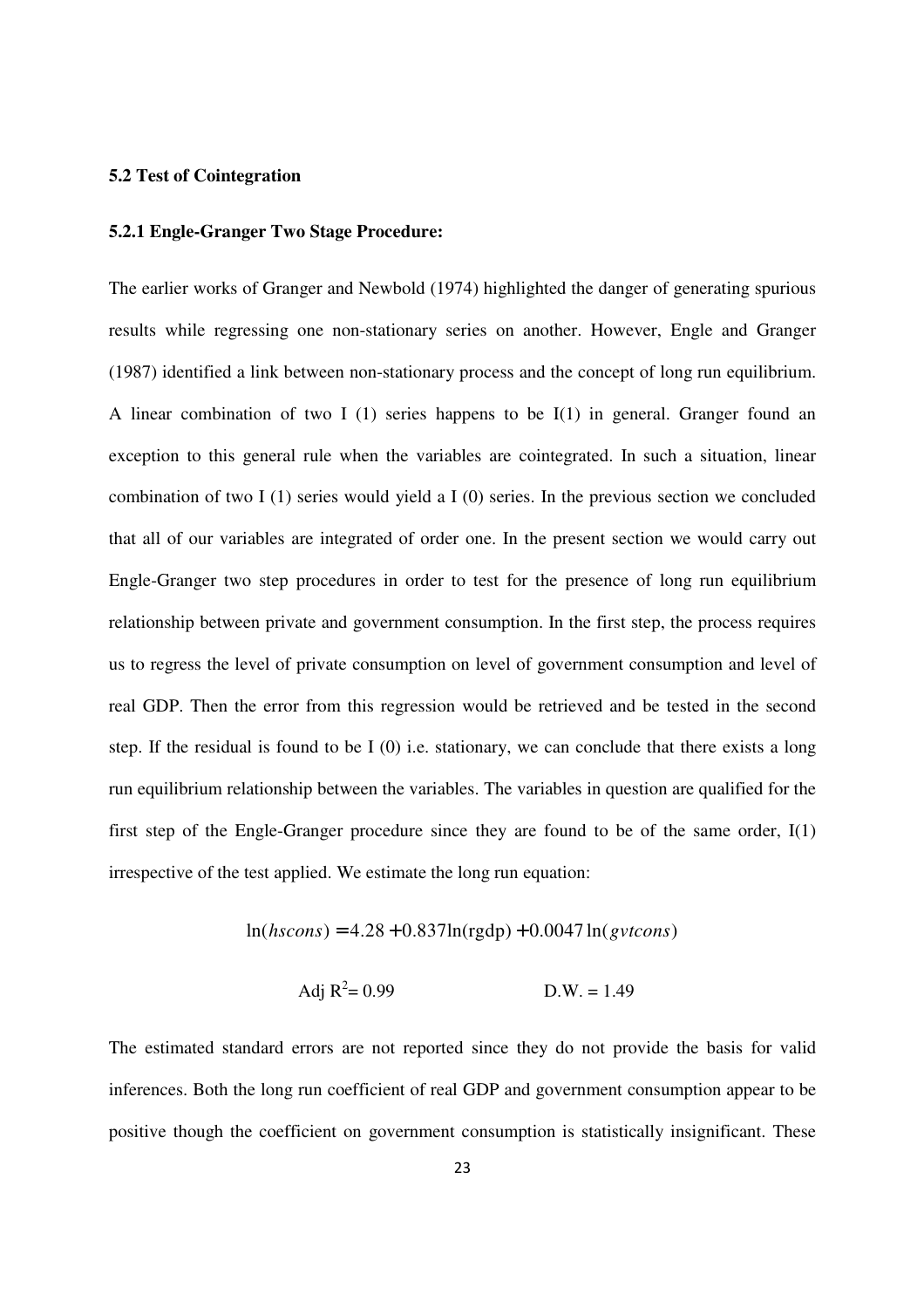estimates would be *super consistent* since they would converge to their true values at a faster rate than it would be the case if all stationary variables were used in the regression. The Durbin-Watson statistic is reported here which is 1.49 which can be used to test for cointegration and known as Cointegrating regression Durbin Watson (CRDW) test. A low value of DW statistics suggests no cointegration while a large value is a indication for cointegration. Maddala (1992) provides the critical value for the CRDW test which is 0.78 in our case. The DW statistic is more than the critical value we reject the null of no cointegration. However the conventional way of testing for cointegration is to check the residual of the regression for stationarity. We retrieve the residual for the regression and estimate the following equation and examine the't' statistic on the lagged of Error term.

$$
\Delta Error_{t} = \rho Error_{t-1} + \delta \Delta Error_{t-1} + v_{t}
$$

As we regressed the first difference of the residual from the cointegrating equation on the lag of error and lag of the dependent variable we obtain that:

$$
\Delta Error_{t} = 0.0017 Error_{t-1} - 0.0156 \Delta Error_{t-1}
$$

$$
t-ratio \t(7.05) \t(-1.94)
$$

The t-ratio on the lag of error term represents the ADF statistic. As we know the 99% critical value is -2.64 and therefore we can deduce that the error process is stationary, I (0). We also perform the Phillips-Perron test and obtain that the residual is stationary. We report the results of unit root tests in the following table: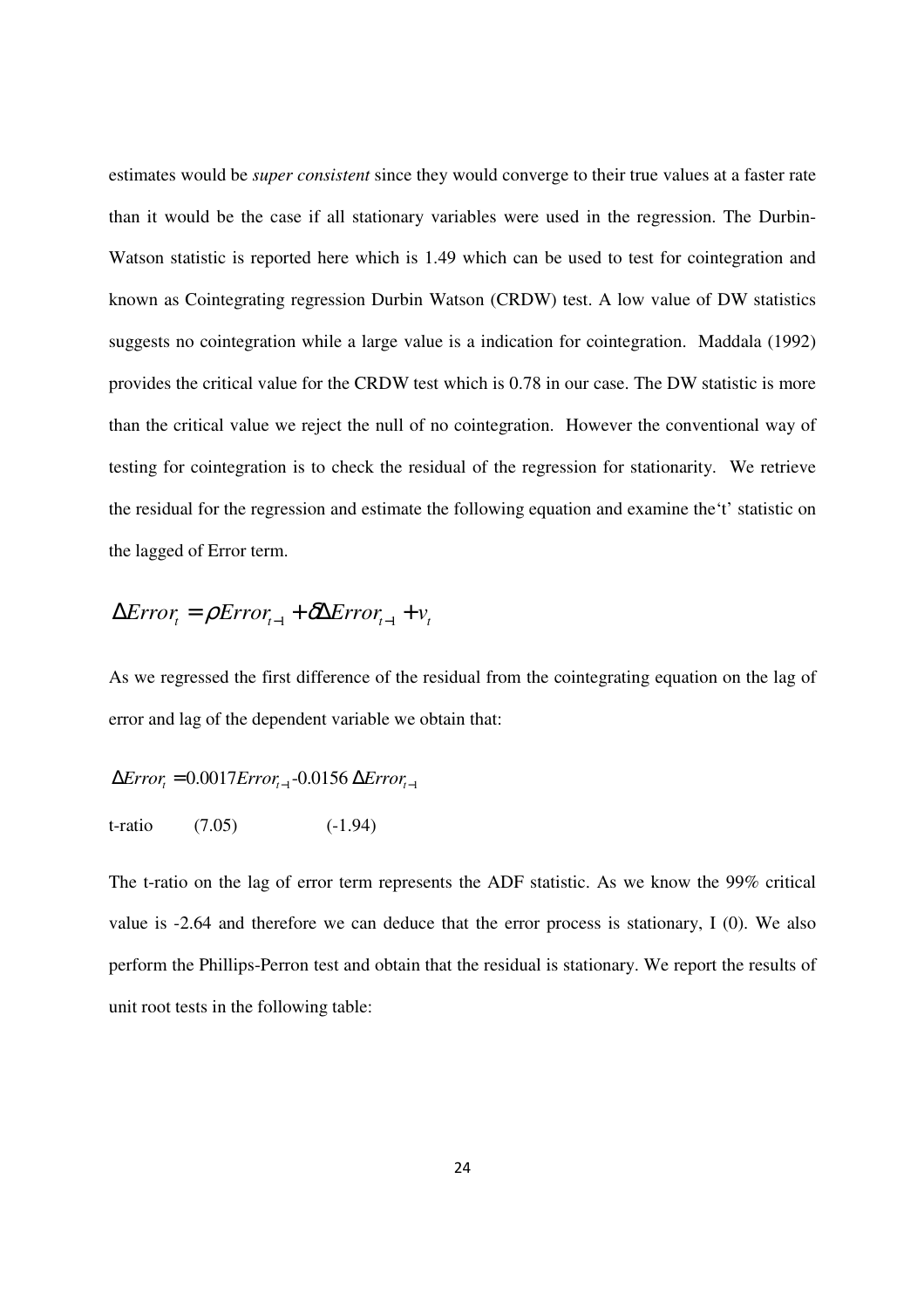| Variable | DF   | ADF  | <b>DD</b> |
|----------|------|------|-----------|
| Error    | 8.79 | 7.05 | 11.70     |

**Table 2: Testing the Error for Stationarity** 

All these tests suggest that error process is stationary. Therefore we can predict that there appear to be a valid long run relationship between household consumption, real GDP and government consumption.

One might argue that household consumption and real GDP are simultaneously determined. Inclusion of real GDP might therefore bias the result. Therefore we investigate whether endogeneity produces inconsistent estimates through Durbin-Wu-Hausman Test. We use the lag of real GDP as the instrument variable. The findings suggests, the there is a no significant (chisquare  $=34.00$ , df  $=3$ , p = 0.001 where as Chi-square critical value with df=3 is 7.81) difference between the IV and OLS coefficients, indicating clearly that OLS are consistent estimator in this equation. The conclusion is that endogeneity of GDP is not an issue here.

# **5.2.2 Error Correction Model:**

Since Engle-Granger procedure does indicate the existence of cointegration, we can formulate the error correction model in this section. As we know that error correction model provides the short run behavior of the variables and the nature of the adjustment process once they deviate from the equilibrium. Here the "general to specific" approach proposed by Hendry (1979, 1995) has been adopted. First, we start with larger model and then discard the insignificant variables to obtain a parsimonious model. Given the yearly nature of the data, we include 2 lags of both the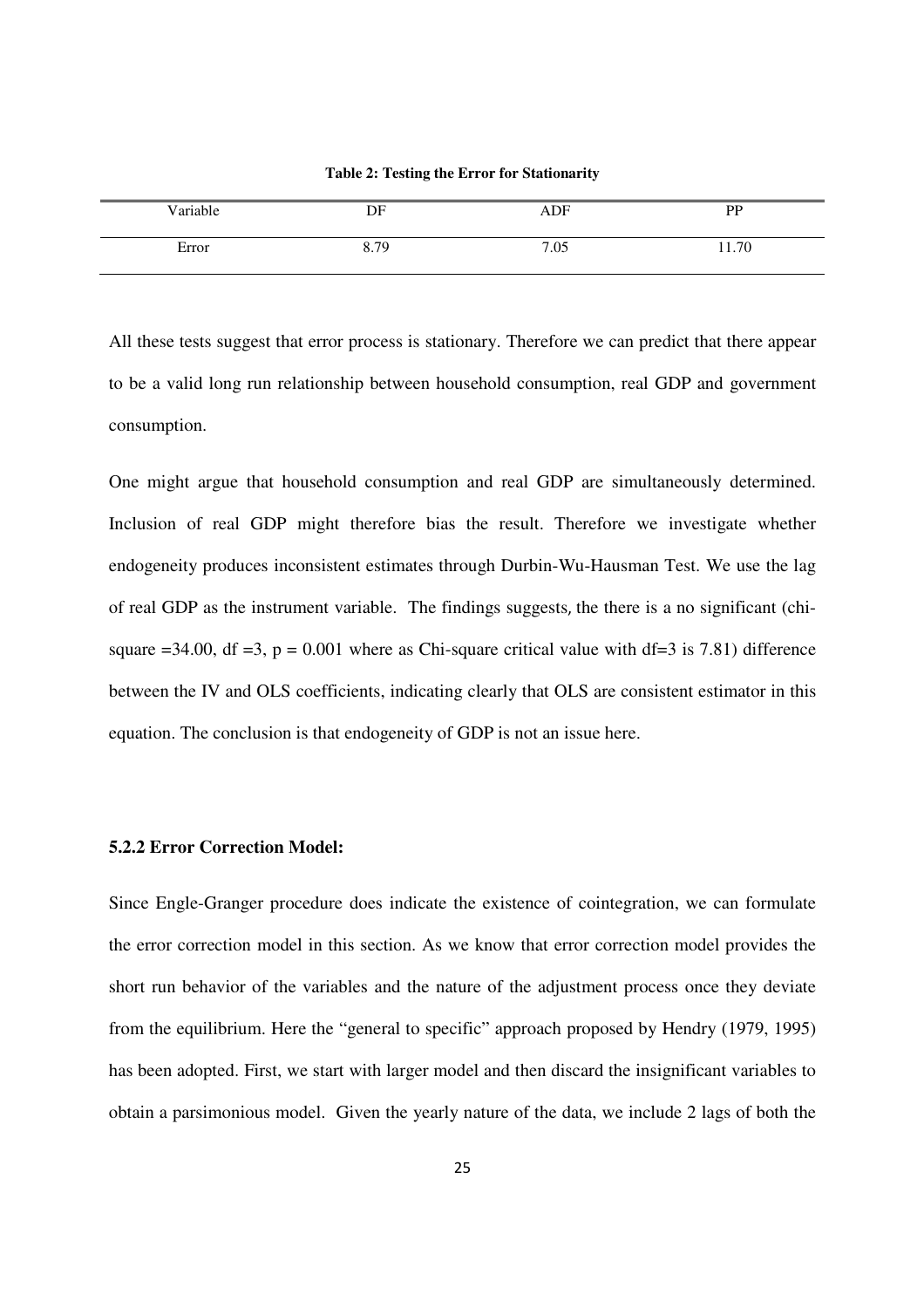independent and dependent variables and 1 lag of the error process generated from the long run regression.

The error correction model is defined as follows:

$$
\Delta \ln(hscons) = \sum_{m=1}^{p_1} \alpha_{1m} \Delta \ln(hscons) + \sum_{m=1}^{q_1} \beta_{1m} \Delta \ln(rgdp) + \sum_{m=1}^{r_1} \eta_{1m} \Delta \ln(gvtcons) + \delta_1 Error_{t-1} + u_t
$$

The coefficient of the first difference of the government consumption and real GDP variables provide indication about the short run phenomenon and the coefficient of the lag of error term shows how the variables would adjust once they deviate from the equilibrium. The error correction term should therefore be negatively signed and the magnitude should be less than unity in order to be meaningful from economic point of view. Another advantage of estimating the error correction model is that all the variables appear in the first difference. As we found that all our variables are I (1), when differenced once they would become stationary.

|                    |           |           |                      |                                |       |           |           | $\Delta$ lnhscons. <sub>1</sub> $\Delta$ lnhscons. <sub>2</sub> $\Delta$ lnrgdp $\Delta$ lnrgdp. <sub>1</sub> $\Delta$ lnrgdp. <sub>2</sub> $\Delta$ lngvtcons. <sub>1</sub> $\Delta$ lngvtcons. <sub>2</sub> $\text{Error}_{.1}$ |           |
|--------------------|-----------|-----------|----------------------|--------------------------------|-------|-----------|-----------|-----------------------------------------------------------------------------------------------------------------------------------------------------------------------------------------------------------------------------------|-----------|
| Coefficient -0.204 |           | $-0.101$  | 1.678                | 0.289                          | 0.177 | $-0.009$  | $-0.091$  | 0.005                                                                                                                                                                                                                             | $-0.001$  |
| t -ratio           | $(-1.05)$ | $(-0.53)$ |                      | $(-10.510)(-0.840)$ $(-0.560)$ |       | $(-0.28)$ | $(-2.91)$ | $(-0.14)$                                                                                                                                                                                                                         | $(-3.01)$ |
| Coefficient -0.223 |           |           | 1.695                | 0.470                          |       | $-0.045$  | $-0.094$  |                                                                                                                                                                                                                                   | $-0.001$  |
| t -ratio           | $(-1.23)$ |           | $(-11.68)$ $(-1.57)$ |                                |       | $(-1.57)$ | $(-3.45)$ |                                                                                                                                                                                                                                   | $(-4.26)$ |
| Coefficient        |           |           | 1.673                |                                |       |           | $-0.064$  |                                                                                                                                                                                                                                   | $-0.001$  |
| t -ratio           |           |           | $(-13.26)$           |                                |       |           | $(-2.46)$ |                                                                                                                                                                                                                                   | $(-4.77)$ |

**Table 3: Error Correction Model using "General to Specific" Approach** 

Note: In every case dependend variable is ∆lnhscons.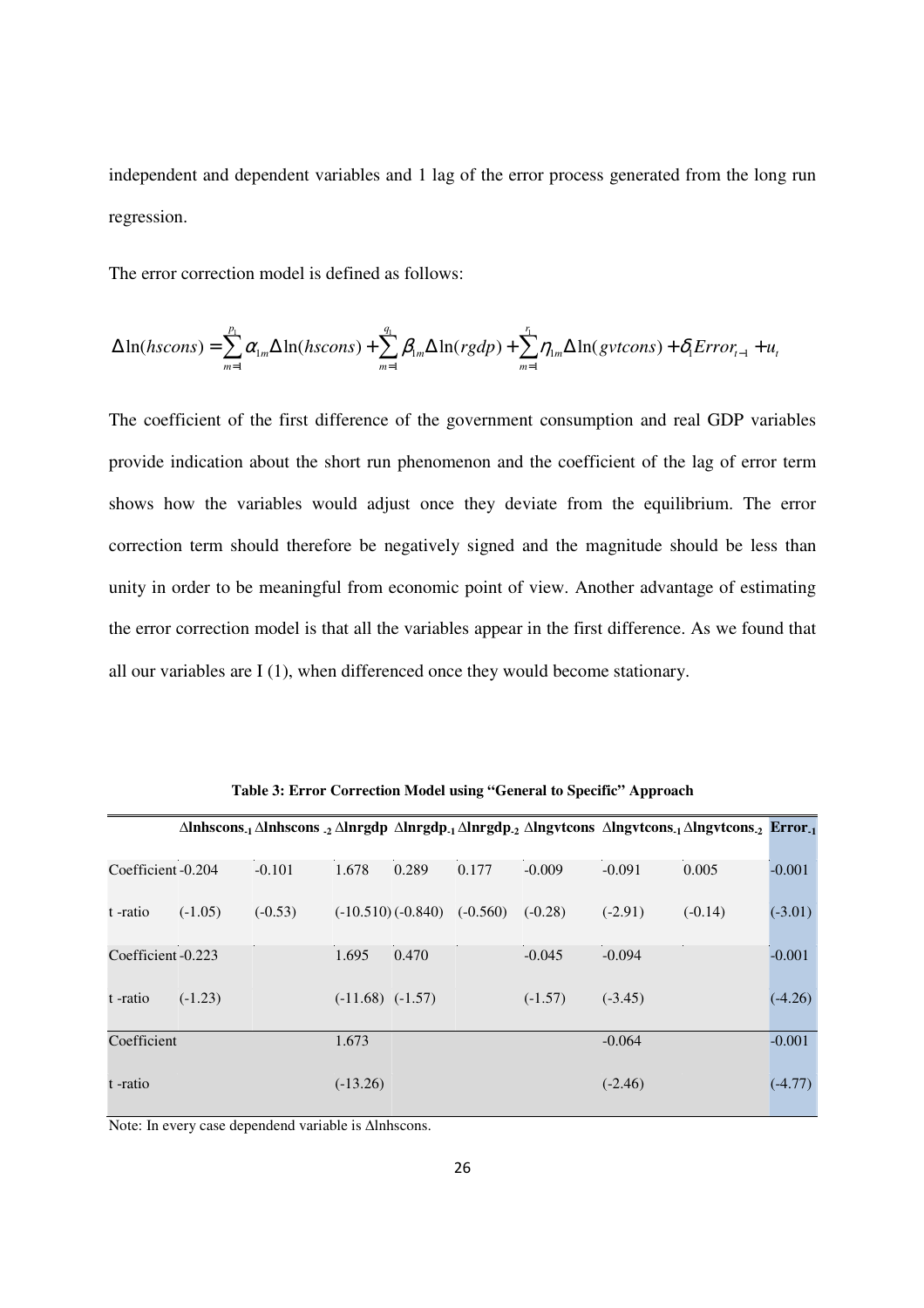The final two rows provide the parsimonious error correction model where the real GDP variable is highly significant. It implies that the growth of household consumption I n response to a given growth in real GDP is greater than unity. The table shows that the coefficient on the government consumption variable appears to be negatively signed and it is statistically significant. The implication is that for a given growth in government consumption the growth in household consumption is likely to decrease in the short run. Most importantly the error correction term appears to be correctly signed and statistically significant in every case, though the magnitude of the error correction term is very low. Such a lower value of the error correction indicate that it would take a long time to revert back to the equilibrium path if there is a deviation.

### **5.3 Another test for Cointegration: The Johansen Procedure**

As the Engle-Granger two stage procedure suggested us evidence of cointegration, we finally embarked on the Johansen procedure to test for cointegration. Unlike the single equation cointegration technique, Johansen procedure has the advantage of detecting multiple cointegrations. The procedure requires estimating the unrestricted vector auto regression (VAR) in the first place. The VAR is of the following form:

$$
\Delta Y_t = a + \sum_{m=1}^{p-1} M_m \Delta Y_{t-m} + \Pi Y_{t-1} + u_t
$$

Where  $Y_t$  and  $u_t$  are (n x 1) vectors,  $M_m = I - (\Pi_1 - \dots - \Pi_m)$ ,  $m = 1, \dots, \dots, n-1$ ,  $\Pi = I$  $-(\Pi_1, \ldots, \Pi_m)$  And I stand for an Identity matrix. Information about the long-run relationship between the variables is contained in the matrix  $\Pi$ . If the rank of the matrix is zero, it would imply that the variables are not cointegrated. A rank equal to 1 implies existence of one cointegrating relationship.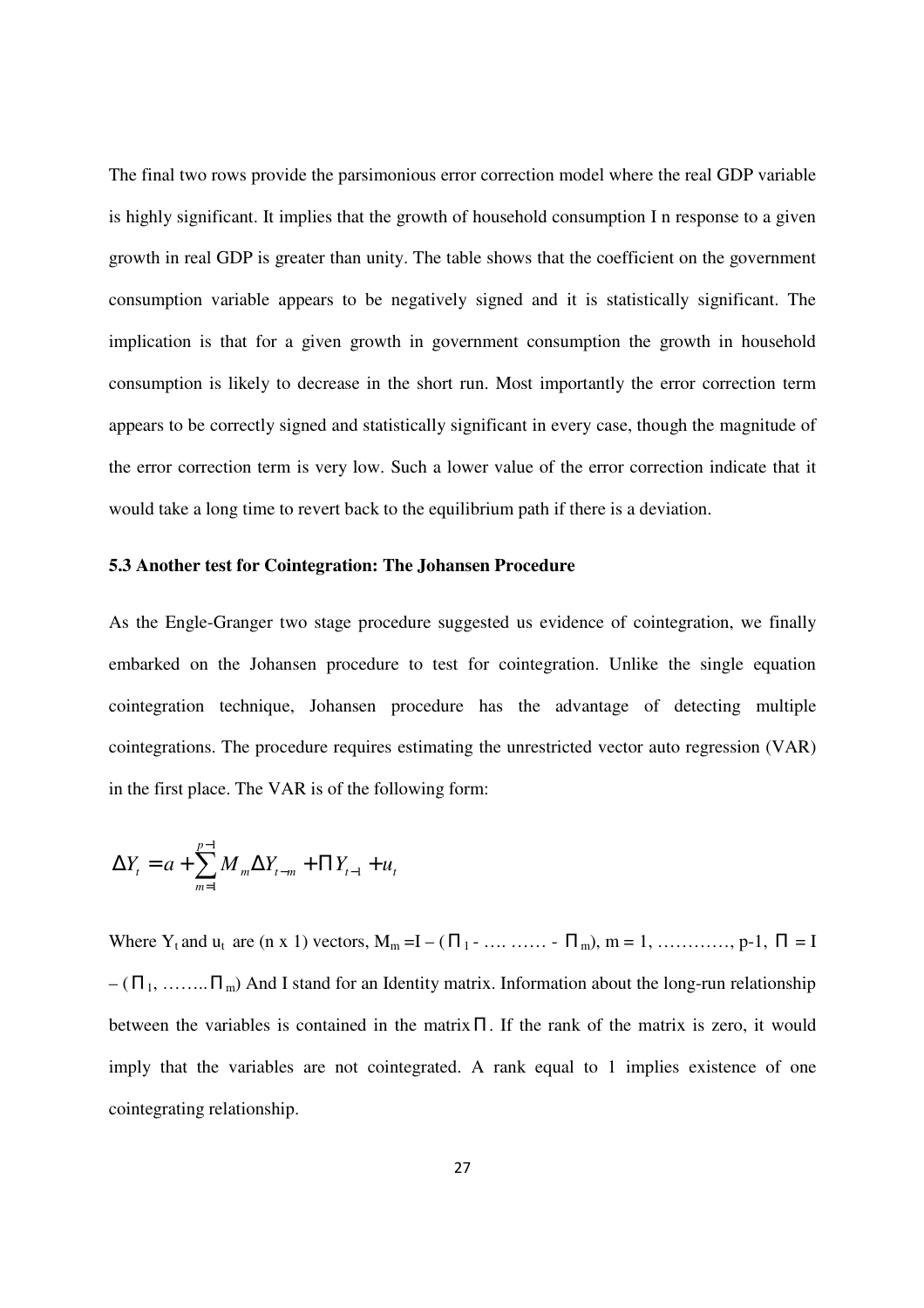Johansen and Juselius (1990) developed two tests for cointegration- the trace test and the maximum Eigen value test. At first we had to choose an autoregressive order for the Johansen test. The lag length is chosen on the basis of AIC and SIC criterion. However, it is interesting to note that the Johansen procedure produced different results based on different choice of lags. While we chose the lag lengths to be 3, the test suggested existence of no cointegrating relationships. If the lag length is 2, the test suggests evidence of one cointegrating relationship. Since the Unrestricted VAR with lag order (2,2) minimizes the value of the AIC and SIC tests, we report in the following table the results of Johansen test with autoregressive test order (2,2). The computed trace statistic and maximum Eigen value statistic are reported and as we can find that they exceed the 95% critical value on both the cases to reject the null that the rank of the matrix is zero. Johansen procedure concludes that there is one cointegrating relationship between household consumption, real GDP and government consumption, while maximum number of cointegration relationships could be 3. Though, Johansen test has given us indication about the presence of one long-run cointegrating relationship, it does not provide definite pair of variables that are cointegrated.

| <b>Null Hypothesis</b>          | <b>Alternative</b><br><b>Hypothesis</b> | <b>Test Results</b> | 95% Critical value | Conclusion        |  |  |  |  |
|---------------------------------|-----------------------------------------|---------------------|--------------------|-------------------|--|--|--|--|
| <b>Maximum Eigen Value Test</b> |                                         |                     |                    |                   |  |  |  |  |
| $r = 0$                         | $r = 1$                                 | 41.61               | 17.89              | One Cointegrating |  |  |  |  |
| $r \leq 1$                      | $r=2$                                   | 5.51                | 11.44              | Relationship      |  |  |  |  |
| r<2                             | $r=3$                                   | 2.29                | 3.84               |                   |  |  |  |  |
| <b>Trace Test</b>               |                                         |                     |                    |                   |  |  |  |  |
| $r = 0$                         | $r = 1$                                 | 49.42               | 24.31              | One Cointegrating |  |  |  |  |
| $r \leq 1$                      | $r=2$                                   | 7.81                | 12.53              | Relationship      |  |  |  |  |
| r<2                             | $r=3$                                   | 2.29                | 3.84               |                   |  |  |  |  |

**Table 4: Johansen test for Cointegration**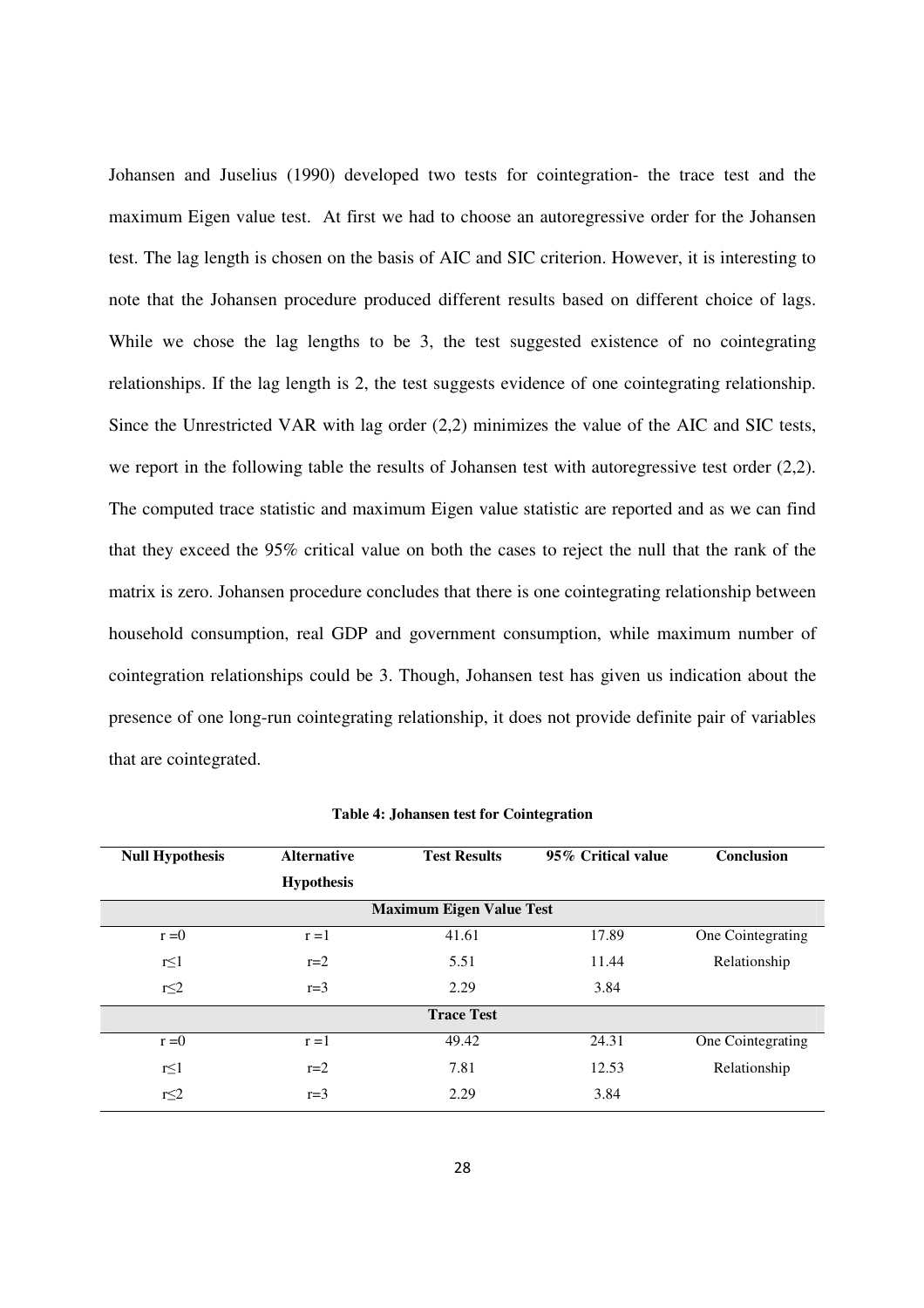In the cointegration literature it is recognized that Johansen Procedure is sensitive to the choice of lag length (Hall, 1991). Therefore the findings should be taken with caution.

## **5.4 Testing For Causality**

Regression results in the previous sections imply that there is a positive association between household consumption and government consumption. However association does not necessarily imply causation. It might also happen that greater household consumption may lead towards greater government consumption since greater consumption would generate higher government revenue from indirect taxes like sales tax, VAT etc. Therefore it is important to detect the direction of causality. In this section the most popular approach to test for causality developed by Granger (1988) would be employed to determine the direction of causality.

The following model of Engle-Granger error correction model is estimated to test the Granger causality:

$$
\Delta \ln(hscons) = \sum_{m=1}^{p_1} \alpha_{1m} \Delta \ln(hscons) + \sum_{m=1}^{q_1} \beta_{1m} \Delta \ln(rgdp) + \sum_{m=1}^{r_1} \eta_{1m} \Delta \ln(gvtcons) + \delta_1 Error_{t-1}
$$
  

$$
\Delta \ln(rgdp) = \sum_{m=1}^{p_2} \alpha_{2m} \Delta \ln(hscons) + \sum_{m=1}^{q_2} \beta_{2m} \Delta \ln(rgdp) + \sum_{m=1}^{r_2} \eta_{2m} \Delta \ln(gvtcons) + \delta_2 Error_{t-1}
$$
  

$$
\Delta \ln(gvtcons) = \sum_{m=1}^{p_3} \alpha_{2m} \Delta \ln(hscons) + \sum_{m=1}^{q_3} \beta_{3m} \Delta \ln(rgdp) + \sum_{m=1}^{r_3} \eta_{3m} \Delta \ln(gvtcons) + \delta_3 Error_{t-1}
$$

The advantage of this model is that it can identify both the long run and short run causality. Significant coefficient on the error correction term would imply long run causality while the short run dynamics is captured by the individual coefficients on the differenced terms of independent variables. The choice of lag is important for the test. Due to annual nature of the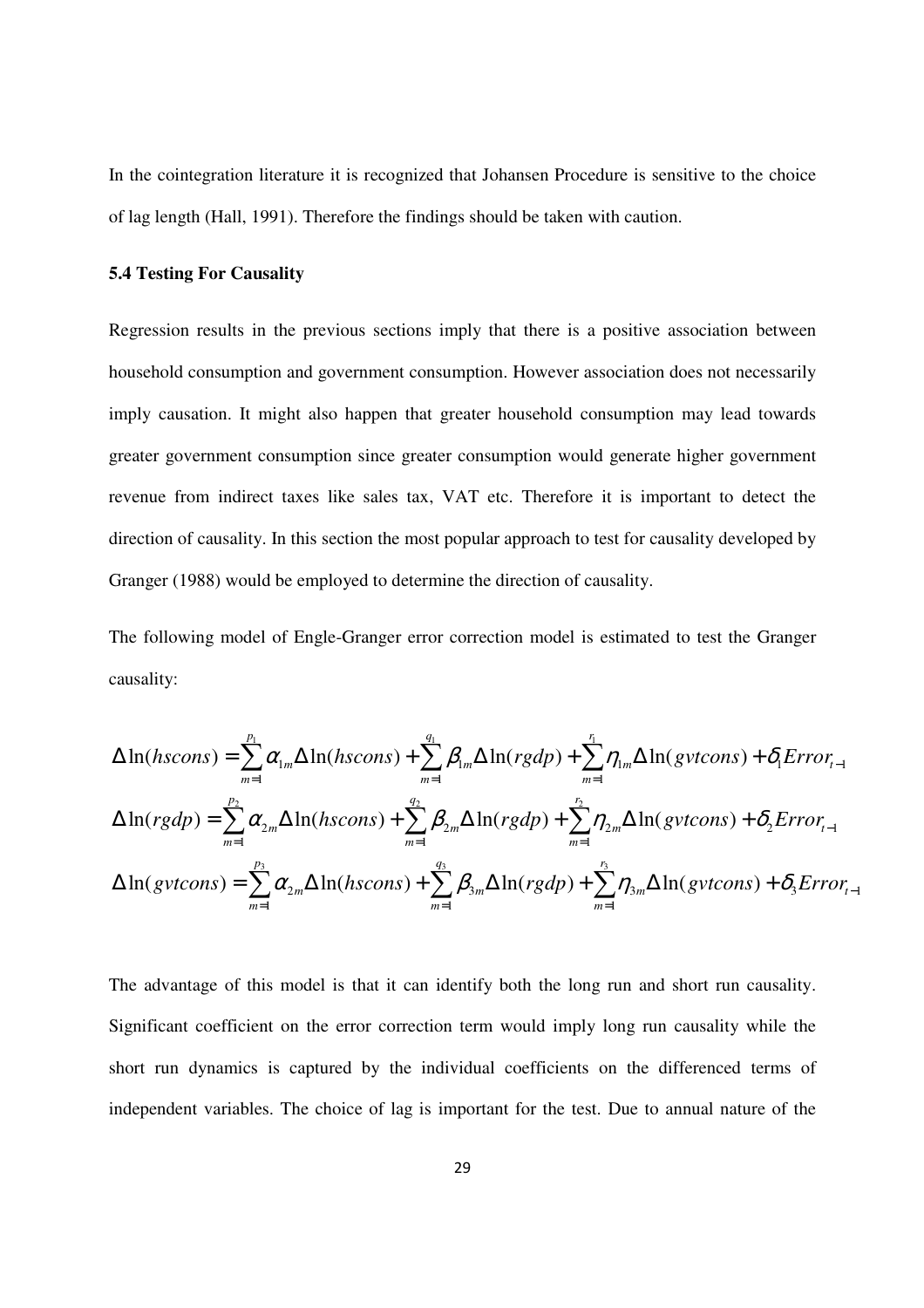data we first decided to add two lags of each variable and one lag of the error correction variable. First, we estimated model one and test whether all the coefficients on the first difference of GDP and first difference of the government consumption are jointly significant through F test. The intuition behind the procedure is to investigate whether past values of GDP and government consumption can explain variation in the dependent variable more than the lagged values of dependent variable can alone explain. If we reject the null then we can deduce that GDP granger causes household consumption in the short run. The other model is the mirror image of the previous model and same methodology would be employed to test for causality:

| <b>Causality</b>                      | $\Delta$ Inhscons                                        | $\Delta$ lnrgdp | <b>Alngvtcons</b>                          | <b>Test of Joint</b>                                                                      | <b>Error</b>                       |  |  |  |
|---------------------------------------|----------------------------------------------------------|-----------------|--------------------------------------------|-------------------------------------------------------------------------------------------|------------------------------------|--|--|--|
|                                       |                                                          |                 |                                            | <b>Hypothesis</b>                                                                         | <b>Correction Term</b>             |  |  |  |
|                                       | <b>Alnhscons Equation</b>                                |                 |                                            |                                                                                           |                                    |  |  |  |
| Null Hypothesis                       |                                                          |                 |                                            | $\beta_{1m} = 0$ , $\forall m \eta_{1m} = 0$ , $\forall m \beta = \eta = 0$ , $\forall m$ | $\delta_{\scriptscriptstyle{1}}=0$ |  |  |  |
| F-Statistic (P-Value)                 |                                                          |                 | $38.00(0.001)$ $3.43(0.03)$ $29.44(0.001)$ |                                                                                           | $-3.01(0.006)$                     |  |  |  |
| <b>Alnrgdp Equation</b>               |                                                          |                 |                                            |                                                                                           |                                    |  |  |  |
| Null Hypothesis                       | $\alpha_{2m} = 0, \forall m$                             |                 |                                            | $\eta_{2m} = 0, \forall m \quad \alpha = \eta = 0, \forall m$                             | $\delta_{2} = 0$                   |  |  |  |
| $F -$ Statistic (P-Value) 8.83(0.001) |                                                          |                 | 1.66(0.21)                                 | 5.19(0.001)                                                                               | $-0.64(0.53)$                      |  |  |  |
| <b>Alngvtcons Equation</b>            |                                                          |                 |                                            |                                                                                           |                                    |  |  |  |
| Null Hypothesis                       | $\alpha_{3m} = 0, \forall m \ \beta_{3m} = 0, \forall m$ |                 |                                            | $\alpha = \beta = 0, \forall m$                                                           | $\delta_{3}=0$                     |  |  |  |
| F-Statistic (P-Value) $0.37$ (0.77)   |                                                          | 0.48(0.70)      |                                            | 0.53(0.78)                                                                                | $-0.35(0.73)$                      |  |  |  |

**Table 5: Granger Causality Test**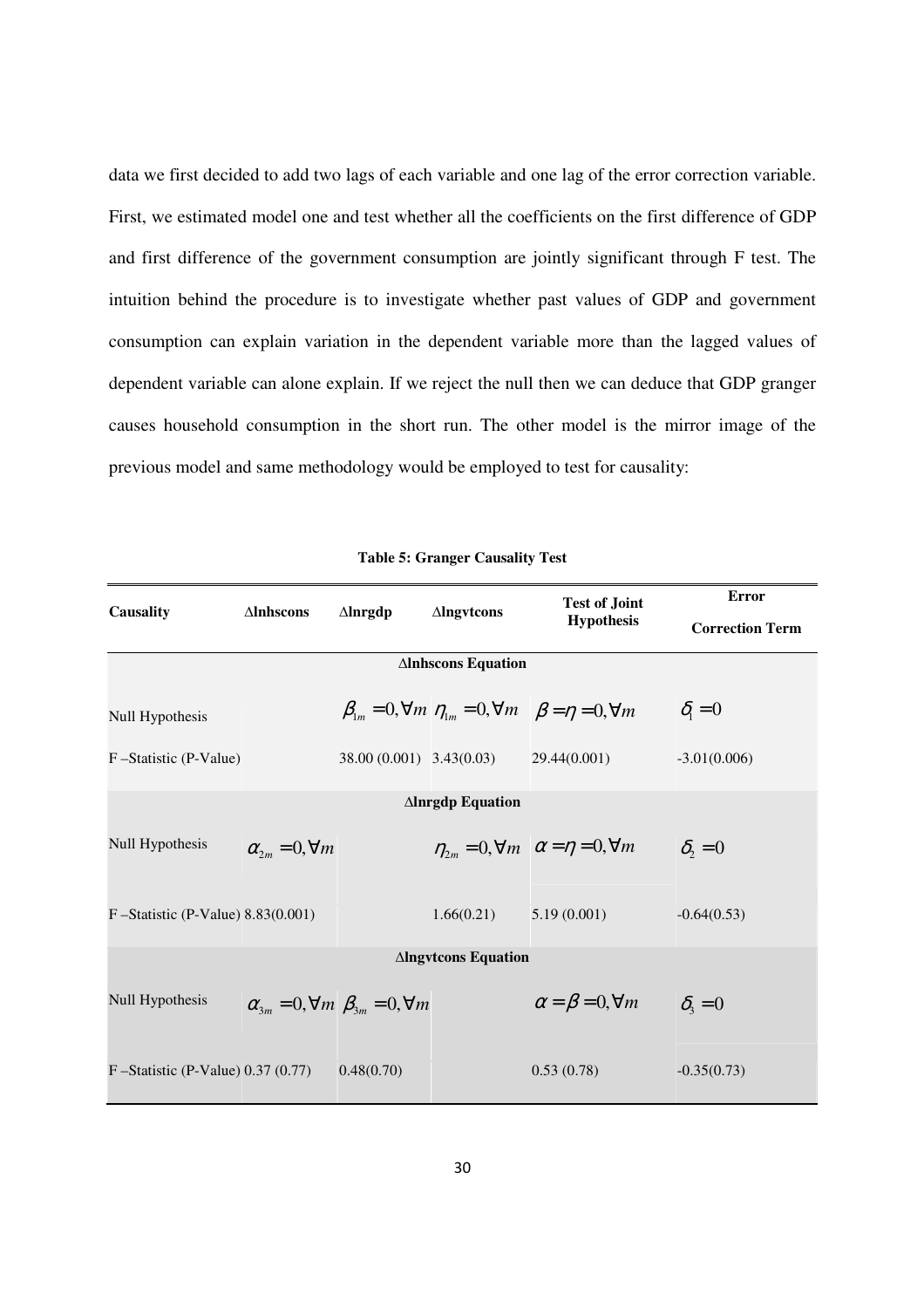Form the first equation; it is found that both real GDP and real government consumption Granger causes household consumption in the short run. The second equation suggests that only household consumption Granger causes real GDP in the short run. Neither household consumption nor real GDP Granger causes government consumption in the short run. The error correction term is significant in the first equation suggesting that both real GDP and real government consumption Granger cause real household consumption in the long run which has been evident in error-correction model. Both household consumption and government consumption are found to Granger cause real GDP in the long run. However there is no long run granger causality from GDP and household consumption towards government consumption. From these three results, it is obvious that only valid long-run relationship, as predicted by Johansen procedure and first-stage error-correction model, exists between real GDP and household consumption; not between government consumption and household consumption.

In the first equation, one interesting piece of observation can be made. The joint hypothesis that all the government consumption variables have no impact on the household can be rejected at 5 percent level. However, the summation of the government consumption variable appear to be negative which suggests that it is lower government consumption which can cause household consumption to grow at least in the short run.

## **5.5 Implication of the result**

We have found a valid long run relationship between the household consumption, real GDP and government consumption though the government consumption has been found to be statistically insignificant. We also carried out both recursive and reverse recursive estimations of the longrun equation to identify is there any structural change over time and found no change in the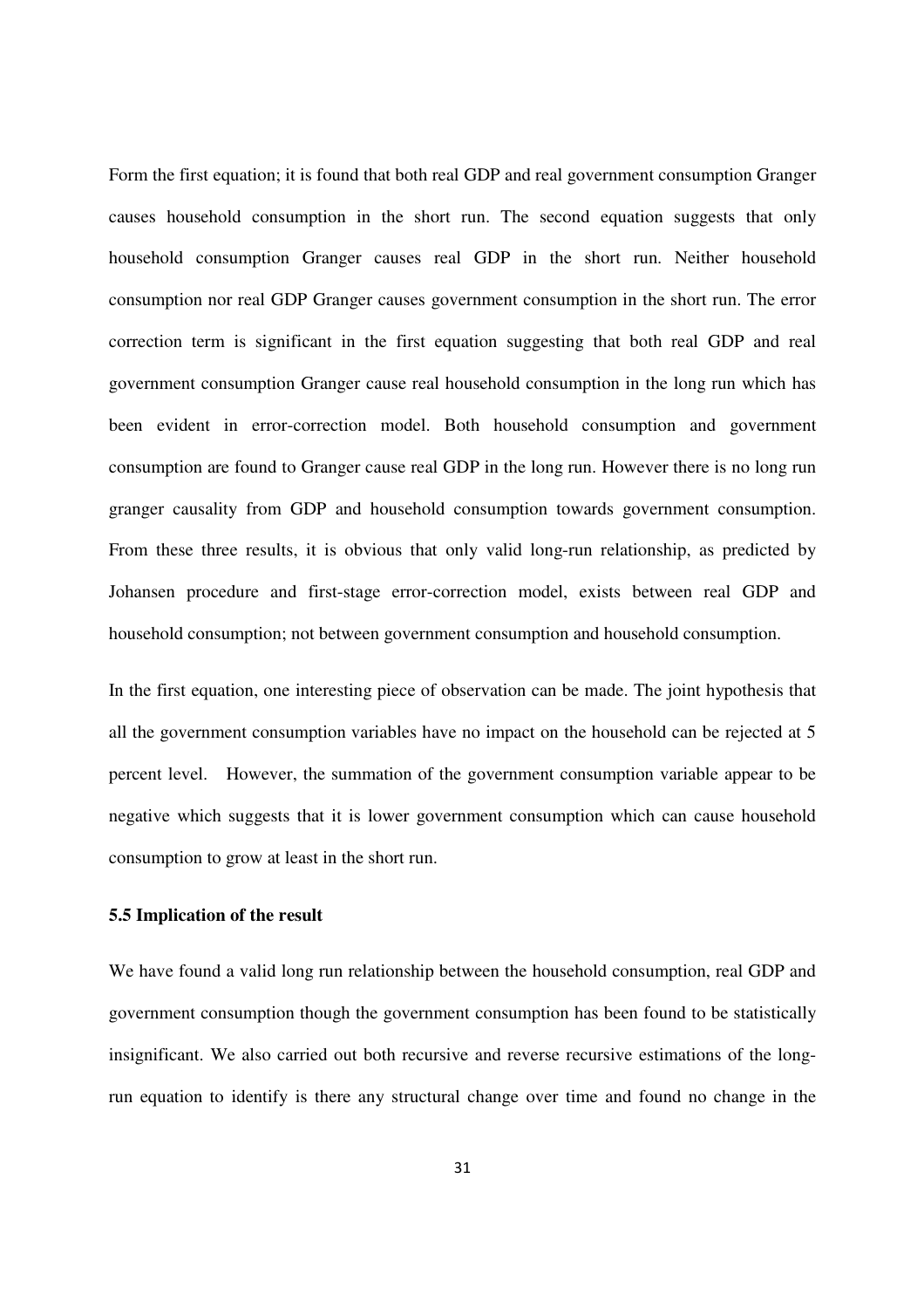significance level of coefficient of government consumption over different sample periods (see Figure 6). Bold-dotted lines represents the non-rejection area of null hypothesis that government consumption has no significant relation with household consumption; and it failed to reject null hypothesis for any sample period in consideration.



Figure 6: t-statistics of coefficient of *lngvtcons* from the recursive and reverse recursive long-run regressions

 It implies that public and private consumption can be described as unrelated in the long run which goes with the theory of Barro-Ricardian equivalence. It calls for some plausible reasons behind the nature of the relationship. One obvious point may be raised about the relation between public and private consumption in the aggregate level and in the disaggregated level. Since various components of the public spending would be valued differently by the household, hence would affect their consumption decision differently. For instance, if government spends more on items like education, households would then have to spend less on education. On the contrary, government spending in some of its component like (improvement in the public transport system) might induce household to use public transport more frequently and spend more on transportation. While some other component like spending on national defense (without war situation) may not at all have any impact on general people's consumption pattern. Therefore, on the aggregate, it is the composition of the government spending that determines the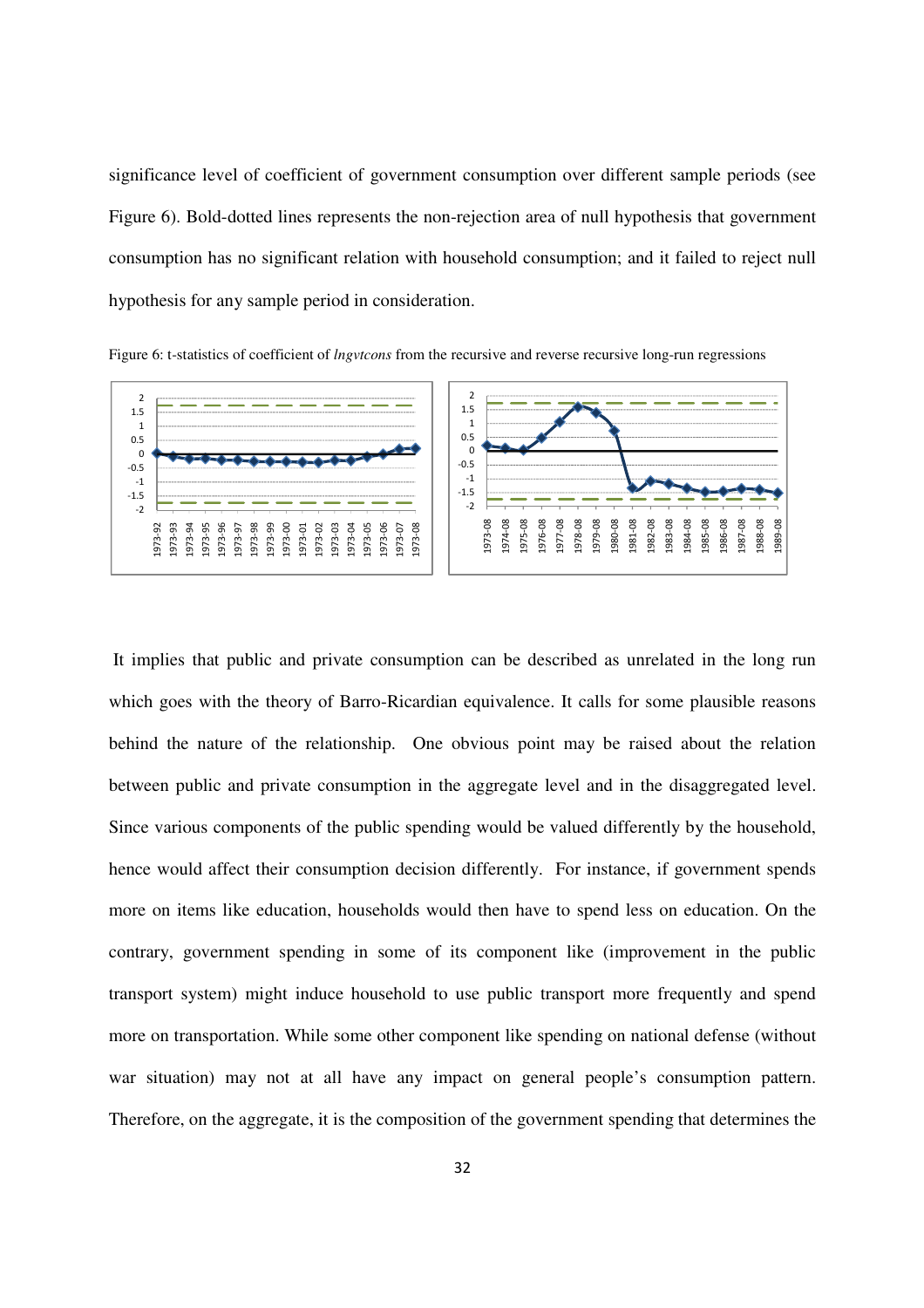nature of the impact on household consumption. In case of Bangladesh, it can be found that the largest component of government spending happens to be defense expenditure. Since Bangladesh is not in a war, such large allocation of national budget in the defense sector (non-productive sector) does not have any impact on the households' consumption decision. Another large component of national budget happens to be education and spending of education is supposed to bring about a substitution effect in the household consumption. But bulk of education budget is intended to build new infrastructure (schools and colleges), hence the impact of higher educational allocation in the budget remains ambiguous. Government consumption and household consumption therefore appear to be unrelated in the long run for Bangladesh for aggregate data.

Another plausible explanation of our result lies in the financing method for government spending. It is argued in the economic theory that an increase in government spending may reduce the household consumption since additional government spending needs to be financed which necessitates the government to raise tax. Households facing increased tax burden finds a shrinking budget and may end up spending less. But careful analysis of the revenue generation history of Bangladesh Government (GOB) may reveal the fact that bulk of the government revenue is generated from the custom duites and levies. Income tax to GDP ratio of Bangladesh is one of the lowest in the world (around 9 %). Besides tax evasion and corruption is rampant in Bangladesh. Therefore rise in government spending hardly impact household budget constraint. Households therefore do not respond significantly to a government consumption shock.

However, in the short run, growth in government consumption is found to affect household consumption negatively. This would dampen the aggregate demand to some extent for a while after a fiscal shock is executed. In the long run, government consumption will neither "crowd in"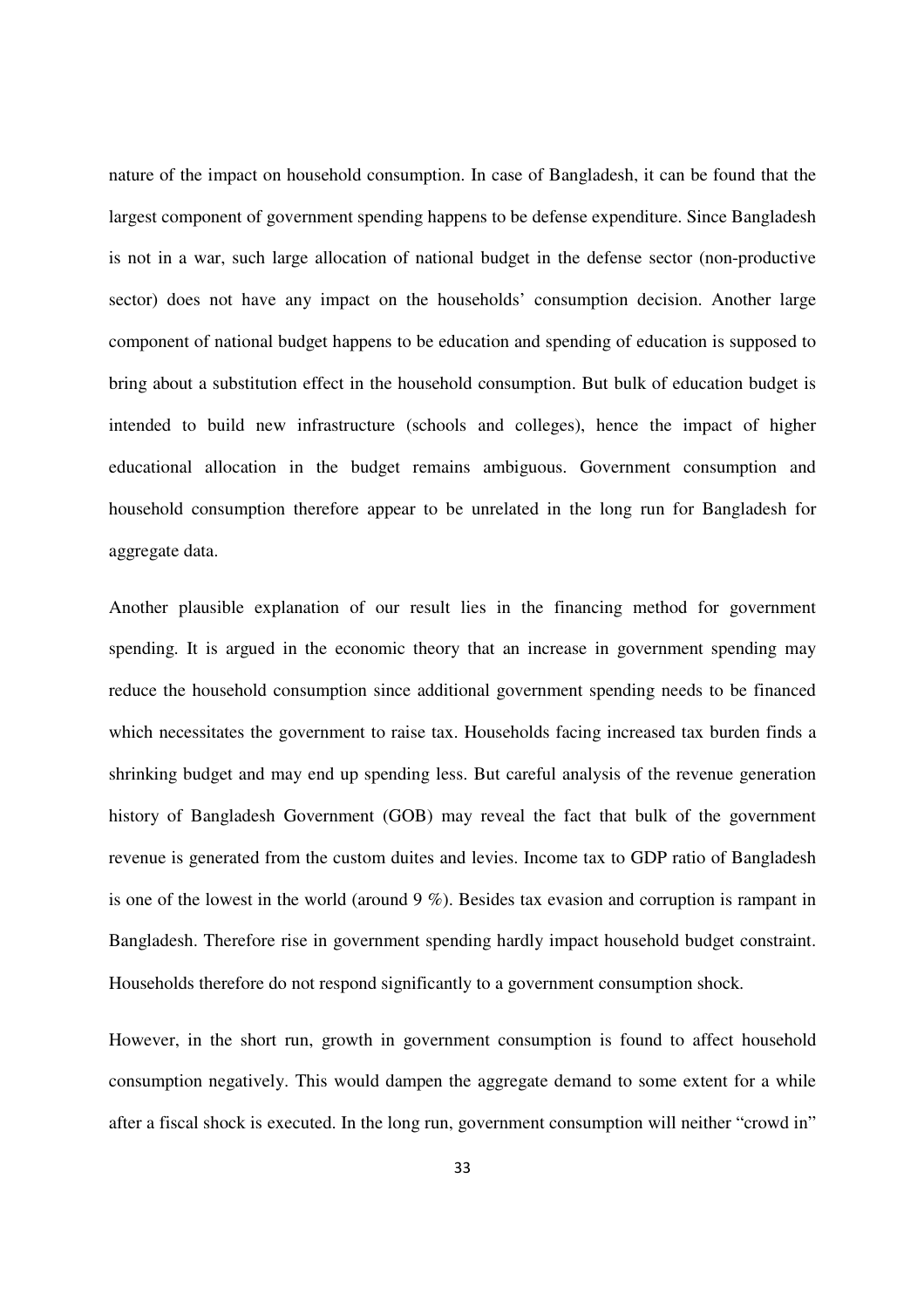nor "crowd out" household consumption for Bangladesh. This finding has important direction for policy options in Bangladesh.

# **VI. Concluding Remarks**

In this study, an attempt has been made to test the substitutability hypothesis between government and household consumption in the context of Bangladesh. The motivation was that government consumption shock might affect households' consumption differently for a country like Bangladesh which has different set of fiscal attributes than the developed counterparts. To overcome the danger of spurious regression while dealing with non-stationary time series data, Engle-Granger two stage procedures and Johansen Procedure had been employed. In every case we found a valid long run relationship between household consumption, real GDP and government consumption. However the long run coefficient on the public consumption is found to be statistically insignificant to suggest that public and private consumption are unrelated in the long run. An error correction model is formulated where we discovered that in the short run, growth of government consumption might affect growth of household consumption inversely. The error correction mechanism is found to be very slow. Test for causality using Granger method suggests that both government consumption and real GDP Granger cause household consumption in the long run.

The conclusion is that, for Bangladesh government and household consumption could be described as being unrelated in the long run but in the short run, they are inversely related. The finding that government spending shock does not exert any positive or negative effect on household consumption can be attributed to the tax structure of Bangladesh as it extracts bulk of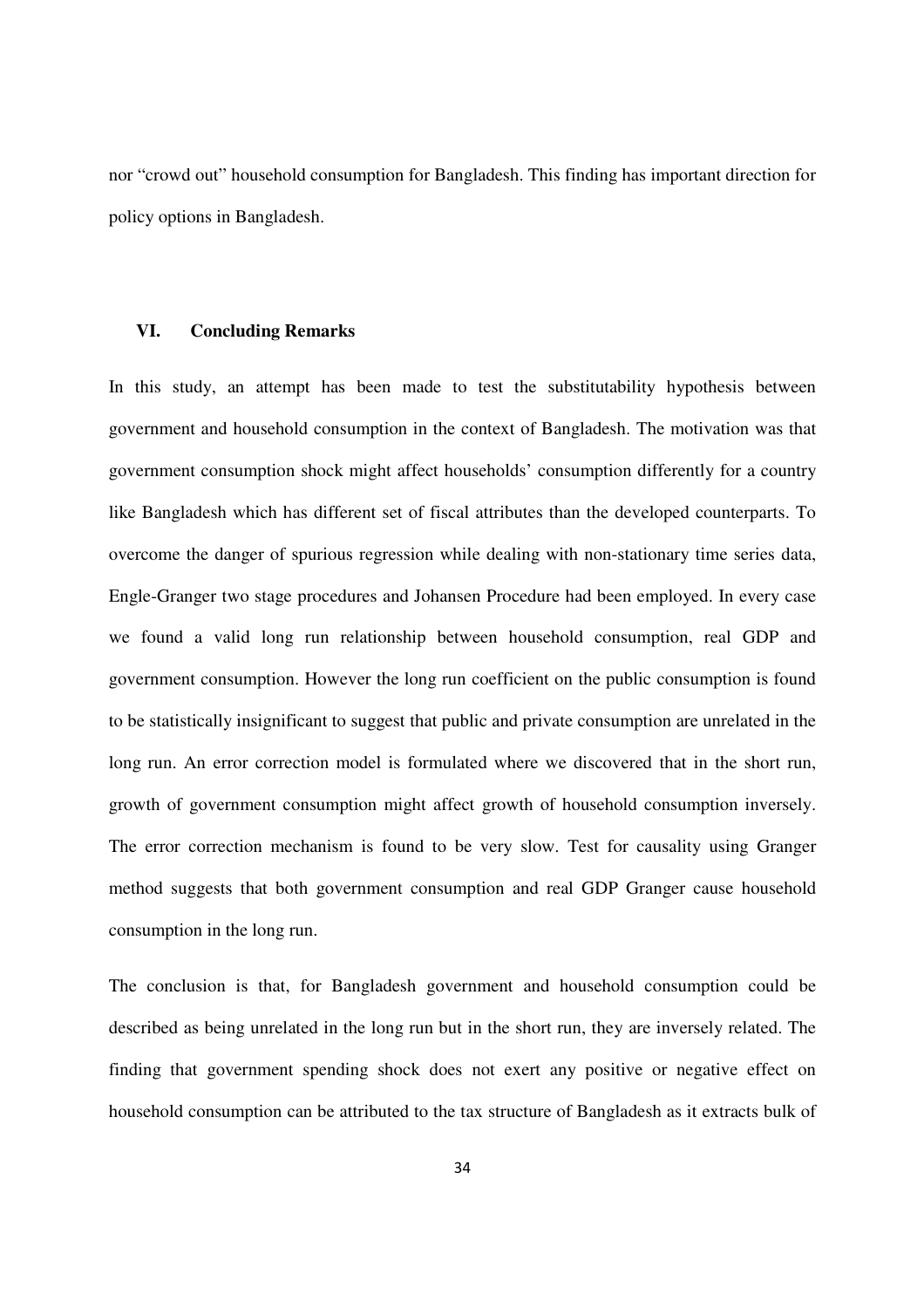the resources from indirect taxation. Consequently, financing of additional government expenditure does not create a substantial negative wealth effect on the households to force them to cut back consumption which validate the Barro-Ricardian equivalence hypothesis in Bangladesh. However, the result is obtained from aggregate data and as we know that individual components of government spending might have different connotations to household consumption, hence the aggregate data might not be the most appropriate input to gauge the relationship. The result suggests about the potency of fiscal policy for Bangladesh as fiscal shock neither "crowd in" nor "crowd out" household consumption thereby leaving aggregate demand undisturbed in the long run. However, in the short run, fiscal shock may crowd out household consumption to some extent.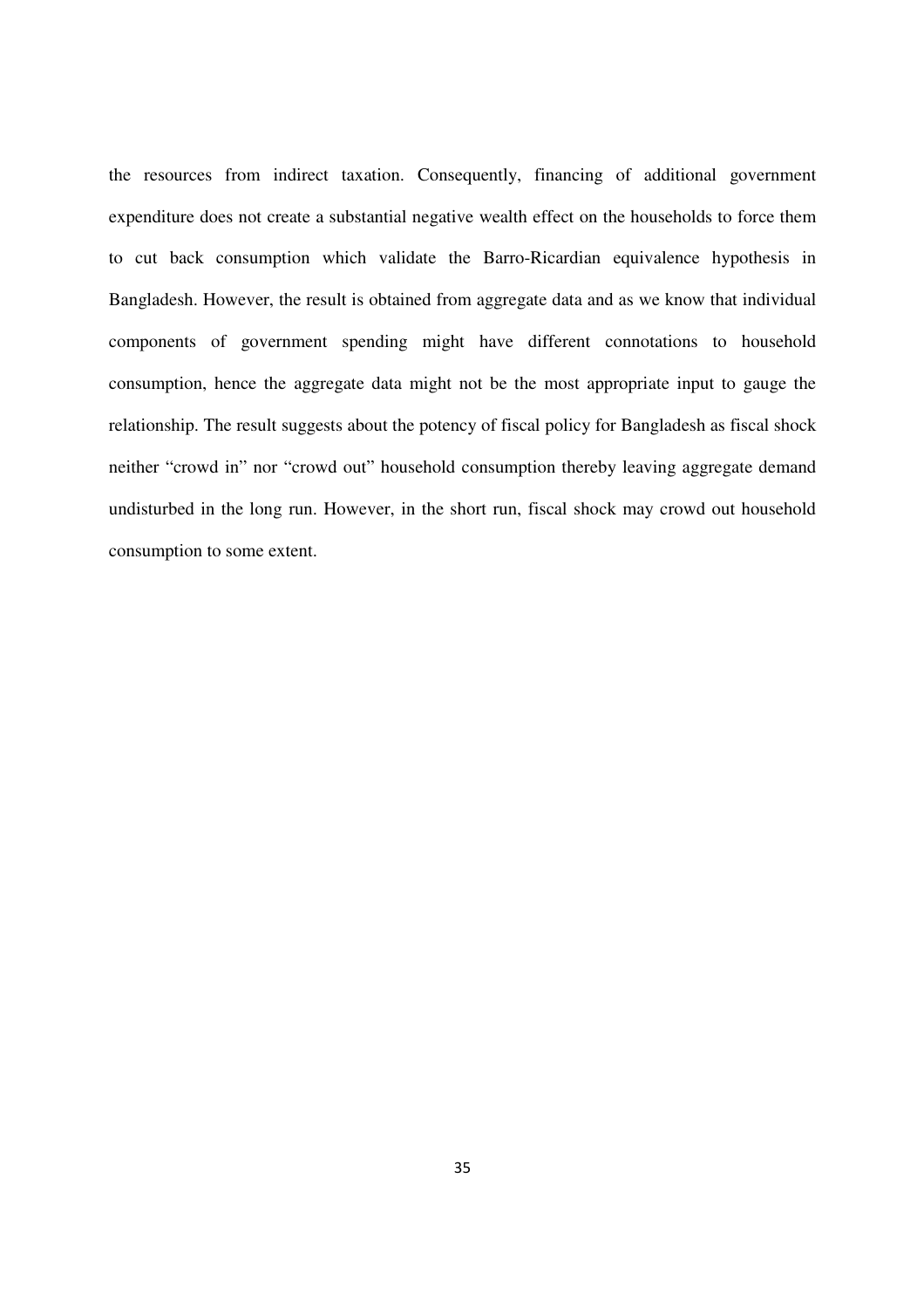## **References**

**Ahmed, S**. (1986). "Temporary and Permanent Government Spending in an Open Economy". *Journal of Monetary Economics*, 17, 197-224

**Aschauer, D. A**., (1985). "Fiscal Policy and Aggregate Demand." *American Economic Review*, 75, 117-127

**Bailey, M. J**., (1971). National Income and the Price Level, New York: McGraw-Hill.

**Barro, R. J., and X. Sala-I-Martin, (2004).** Economic Growth, 2nd edition, MIT Press, Cambridge,MA.

**Blejer, M and Cheasty, A**. (1989). " Fiscal Policy and Mobilization of Savings for Growth" in Blejer, M and K. Chu (eds), *Fiscal Policy, Stabilization and Growth in Developing Countries*, IMF, Washington DC.

**Coenen, G and Straub, R**. (2005). "Does Government Spending Crowd in Private Consumption? Theory and Empirical Evidence for the Euro Area" European Central Bank, Working Paper Series No:513.

**Engle, R.F. and Granger, C.J**., (1987). "Cointegration and Error-correction: Representation, Estimation and Testing", *Econometrica*, 55, 251-276

**Feldstein, M. S. (1982).** "Government Deficit and Aggregate Demand", *Journal of Monetary Economics*, 9, 1-20

**Granger C.W.J. (1988).** "Some Recent Development in a Concept of Causality", *Journal of Econometrics*, 39, 199-211.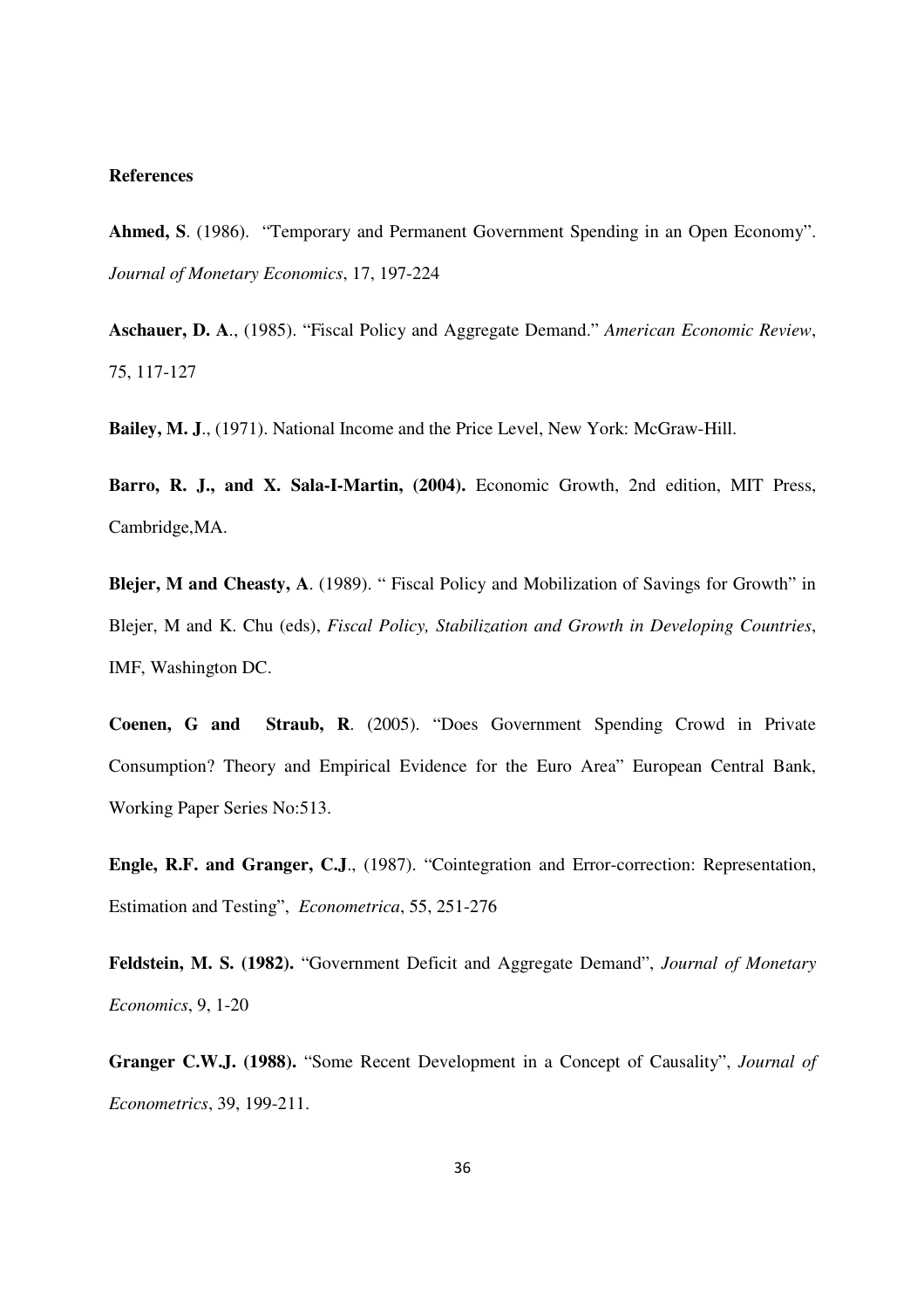**Granger, C.J and Newbold, P (19974).** "Spurious Regression in Economics*"*, *Journal of Econometrics*, 2, 111-120

**Hall, R**. (1978). "Stochastic Implications of the Life Cycle –Permanent Income Hypothesis: Theory and Evidence" *Journal of Political Economy*, 86, 971-87

**Hossain, A**. (1996). "Fiscal Policy and Domestic Resource Mobilization for Growth" in Macroeconomic Issues and Policies in Bangladesh, Sage Publication, New Delhi, London

**Islam, M. Q and Wahid A.N.M**. (1996). " The Fiscal Policy of Bangladesh: Budgetary Balance and Foreign Dependence" in *The Economy of Bangladesh: Problems and Prospect* edited by Wahid A.N.M and Weis C. E. , Praeger Publishers, Westport, Connecticut and London.

Johansen S. and Juselius K. (1990). "Maximum Likelihood Estimation and Inference on Cointegration to the Demand for Money" *Oxford Bulletin of Economics and Statistics*, 52, 169- 210.

**Karras, G**, (1994). "Government Spending and Private Consumption: Some International Evidence" *Journal of Money, Credit and Banking*, 9-22.

**Keynes, J.M**. (1936). "The General Theory of Employment, Interest and Money", Macmillan ,London, United Kingdom.

**Kormndi, R**, (1983). "Government Debt, Government Spending and Private Sector Behavior", *American Economic Review*, 73, 994-1010

Maddala, G, (2001). "Introduction to Econometrics", Second Edition, Macmillan

Wagner, A, (1890). "Finanzwissenschaft." Leipzig, winter 3<sup>rd</sup> Edition